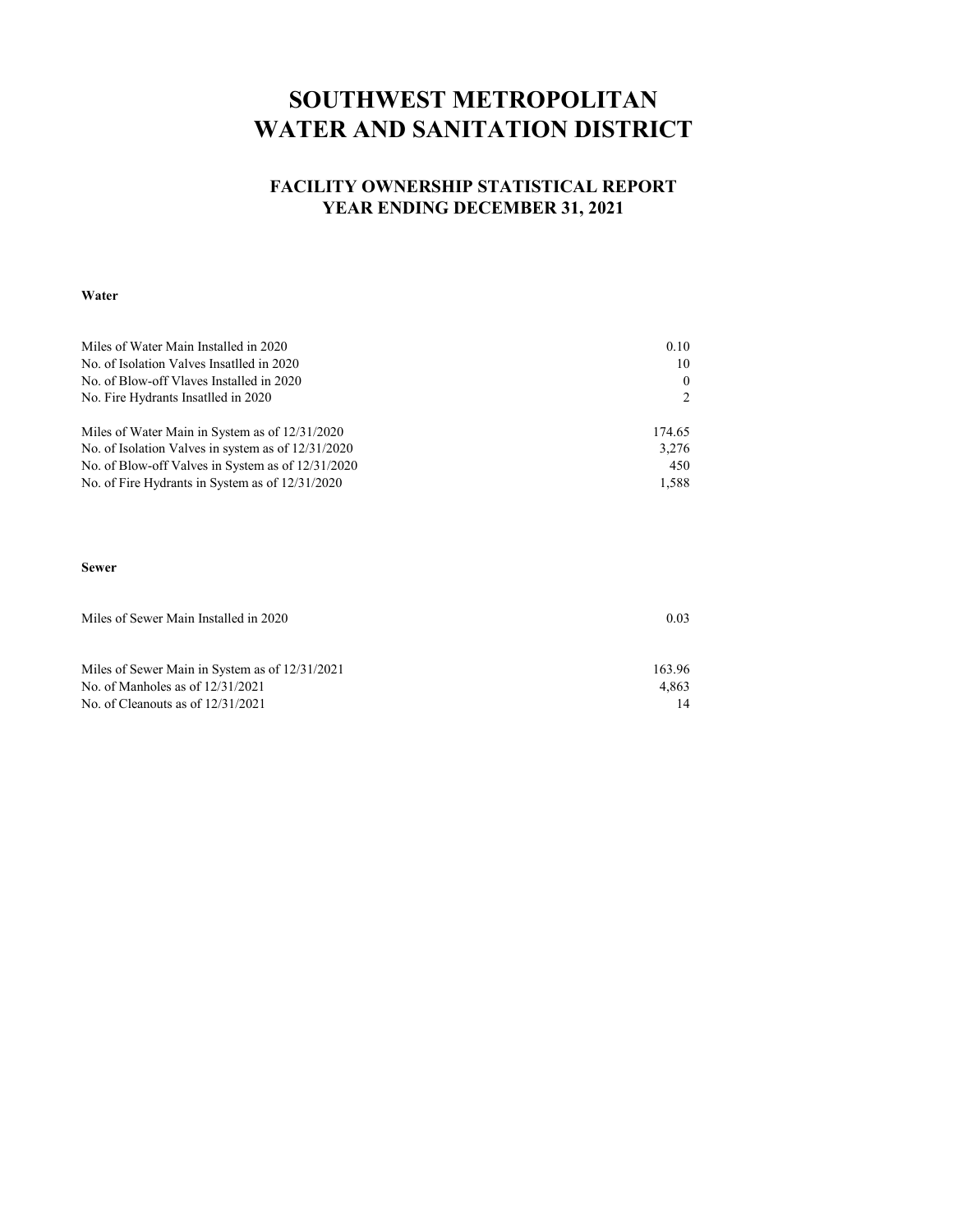### **YEAR ENDING DECEMBER 31, 2021 FACILITY OWNERSHIP STATISTICAL REPORT**

#### **WATER FACILITIES**

|             |                              | Total      |     |                  | Total      |
|-------------|------------------------------|------------|-----|------------------|------------|
| <b>Size</b> | <b>Type</b>                  | 12/31/2020 | Add | Subtract         | 12/31/2021 |
|             |                              |            |     |                  |            |
|             |                              |            |     |                  |            |
| PIPE:       |                              |            |     |                  |            |
| 4"          | ACP                          | 2,938      |     |                  | 2,938      |
| 4"          | CIP                          | 290        |     |                  | 290        |
| 4"          | DIP                          | 1,189      |     |                  | 1,189      |
| 4"          | <b>PVC</b>                   | 4,487      |     |                  | 4,487      |
| 6"          | ACP                          | 142,809    |     |                  | 142,809    |
| 6"          | CIP                          | 6          |     |                  | 6          |
| 6"          | DIP                          | 40,368     |     |                  | 40,368     |
| 6"          | <b>PVC</b>                   | 43,875     | 209 |                  | 44,083     |
| 8"          | ACP                          | 128,408    |     |                  | 128,408    |
| 8"          | ${\cal C} {\cal I} {\cal P}$ | 408        |     |                  | 408        |
| 8"          | $\rm DIP$                    | 101,627    |     |                  | 101,627    |
| 8"          | <b>PVC</b>                   | 166,575    | 58  |                  | 166,633    |
| $10"$       | ACP                          | 161        |     |                  | 161        |
| 12"         | ACP                          | 92,220     |     |                  | 92,220     |
| 12"         | ${\cal C} {\cal I} {\cal P}$ | 2,534      |     |                  | 2,534      |
| 12"         | DIP                          | 71,869     |     |                  | 71,869     |
| 12"         | <b>PVC</b>                   | 61,240     | 271 |                  | 61,511     |
| 12"         | <b>STL</b>                   | 74         |     |                  | $74\,$     |
| 16"         | ACP                          | 4,407      |     |                  | 4,407      |
| 16"         | ${\cal C} {\cal I} {\cal P}$ | 9,103      |     |                  | 9,103      |
| 16"         | DIP                          | 33,835     |     |                  | 33,835     |
| 16"         | <b>STL</b>                   | 50         |     |                  | 50         |
| 18"         | <b>STL</b>                   | 2,993      |     |                  | 2,993      |
| 20"         | DIP                          | 7,947      |     |                  | 7,947      |
| 24"         | DIP                          | 2,219      |     |                  | 2,219      |
|             | <b>TOTAL</b>                 | 921,633    | 537 | $\boldsymbol{0}$ | 922,170    |
|             |                              |            |     |                  |            |

| ACP: | Asbestos Cemnet Pipe |  |  |
|------|----------------------|--|--|
|------|----------------------|--|--|

PVC: Polyvinyl Chloride Pipe

CIP: Cast Iron Pipe

DIP: Ductile Iron Pipe<br>STL: Steel Pipe

Steel Pipe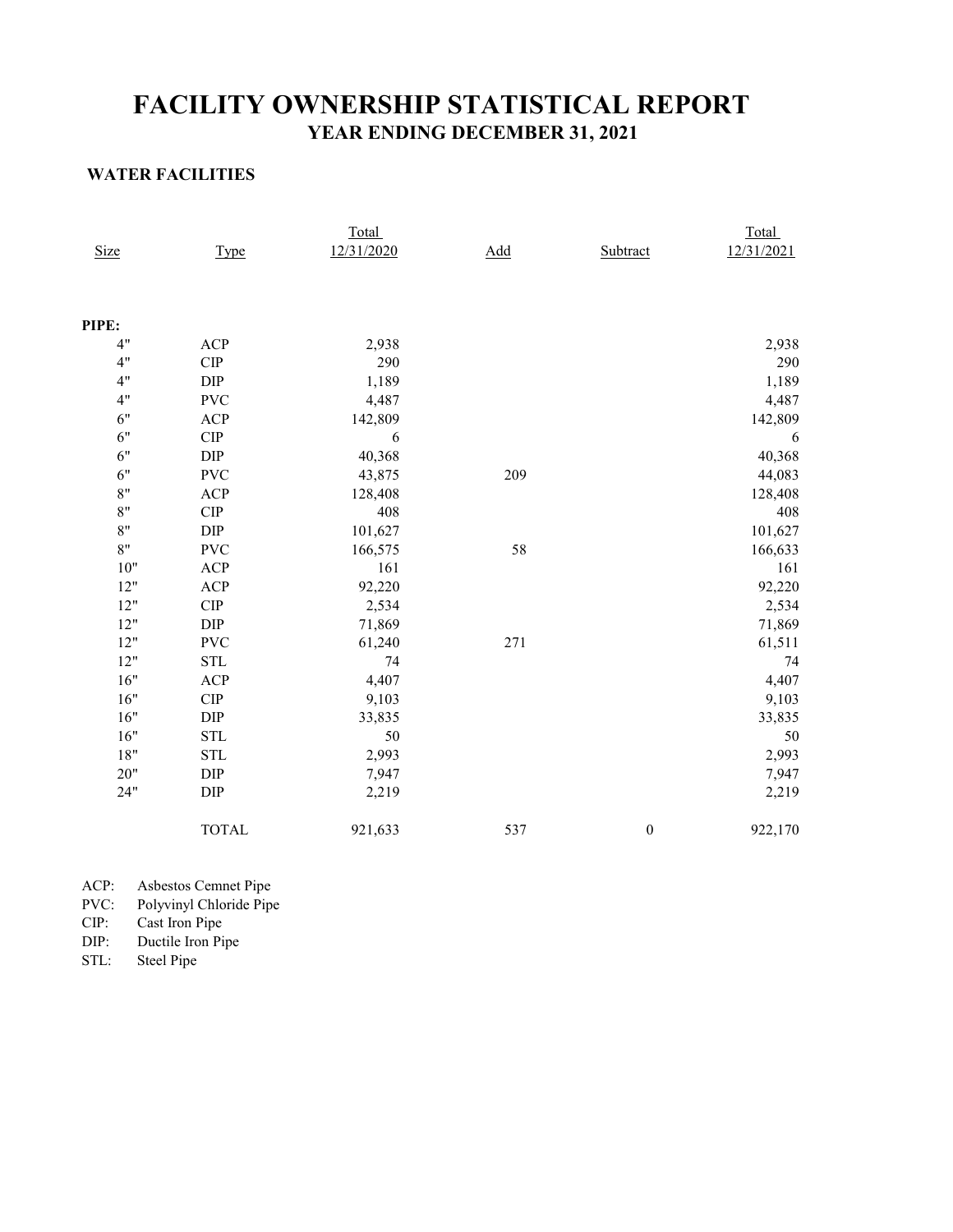### **FACILITY OWNERSHIP STATISTICAL REPORT YEAR ENDING DECEMBER 31, 2021**

#### **WATER FACILITIES(continued)**

| Size              | <b>Type</b>           | Total 12/31/2020        | $\Delta dd$    | Subtract         | Total 12/31/2021        |
|-------------------|-----------------------|-------------------------|----------------|------------------|-------------------------|
|                   |                       |                         |                |                  |                         |
| <b>VALVES:</b>    |                       |                         |                |                  |                         |
| $2"$              | PRV                   | 6                       |                |                  | 6                       |
| 4"                | Gate                  | 51                      |                |                  | 51                      |
| 4"                | PRV                   | $\overline{2}$          |                |                  | $\overline{c}$          |
| 6"                | Gate                  | 793                     | $\sqrt{2}$     |                  | 795                     |
| 6"                | PRV                   | 6                       |                |                  | 6                       |
| $8\mathrm{"}$     | Gate                  | 1,513                   | 5              |                  | 1,518                   |
| $8"$              | <b>PRV</b>            | $\mathfrak{Z}$          |                |                  | 3                       |
| $10"$             | Gate                  | $\overline{2}$          |                |                  | $\overline{c}$          |
| $12"$             | $\operatorname{Gate}$ | 856                     | $\mathfrak{Z}$ |                  | 859                     |
| $12"$             | Check                 | $\mathbf{1}$            |                |                  | $\mathbf{1}$            |
| $12"$             | PRV                   | $\sqrt{2}$              |                |                  | $\overline{c}$          |
| 16"               | $\operatorname{Gate}$ | $\mathfrak{Z}$          |                |                  | $\overline{\mathbf{3}}$ |
| $16"$             | <b>Butterfly</b>      | 23                      |                |                  | 23                      |
| $18"$             | Gate                  | $\mathbf{1}$            |                |                  | $\,1\,$                 |
| $18"$             | Butterfly             | $\mathbf{1}$            |                |                  | $\mathbf{1}$            |
| $20"$             | Butterfly             | 1                       |                |                  | 1                       |
| 24"               | <b>Butterfly</b>      | $\overline{2}$          |                |                  | $\overline{c}$          |
|                   | <b>TOTAL</b>          | 3,266                   | $10\,$         | $\boldsymbol{0}$ | 3,276                   |
| <b>BLOW-OFFS:</b> |                       |                         |                |                  |                         |
| $2"$              | Ball                  | 321                     |                |                  | 321                     |
| 2"                | $\operatorname{Gate}$ | 124                     |                |                  | 124                     |
| 6"                | $\operatorname{Gate}$ | $\sqrt{5}$              |                |                  | 5                       |
|                   | <b>TOTAL</b>          | 450                     |                |                  | 450                     |
| <b>HYDRANTS:</b>  |                       |                         |                |                  |                         |
| $6"$              | Mueller Cent.         | 657                     |                |                  | 657                     |
| 6"                | Mueller Im.           | 12                      |                |                  | 12                      |
| 6"                | Waterous              | 904                     | $\overline{c}$ |                  | 906                     |
| 6"                | $\mathbf{AVK}$        | 9                       |                |                  | $\overline{9}$          |
| 6"                | $\operatorname{DWD}$  | $\mathbf{1}$            |                |                  | 1                       |
| 6"                | Amer. Darling         | $\overline{\mathbf{3}}$ |                |                  | $\overline{3}$          |
|                   | <b>TOTAL</b>          | 1,586                   | $\sqrt{2}$     | $\boldsymbol{0}$ | 1,588                   |
|                   |                       |                         |                |                  |                         |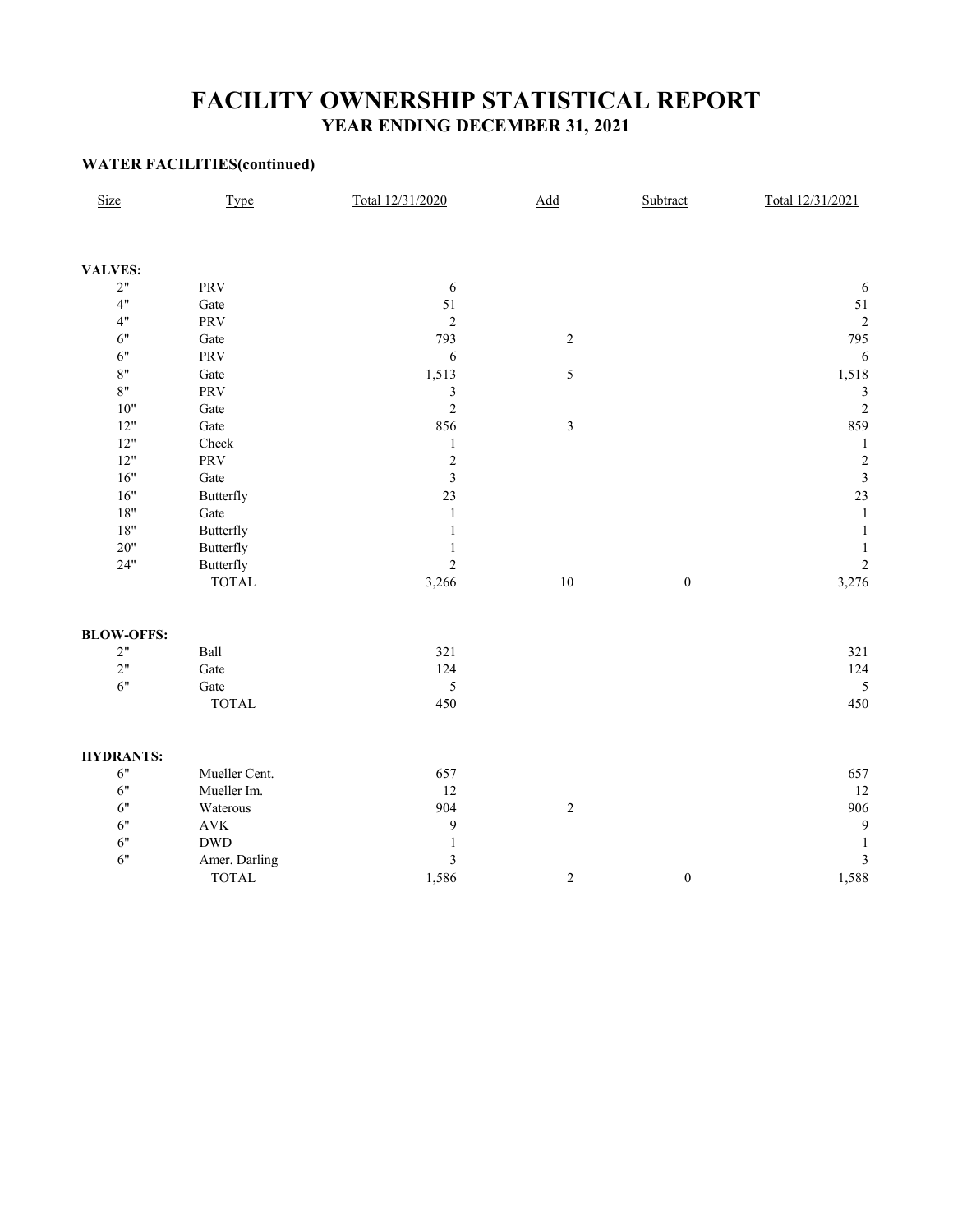## **FACILITY OWNERSHIP STATISTICAL REPORT YEAR ENDING DECEMBER 31, 2021**

#### **SEWER FACILITIES**

| <b>Size</b> | <b>Type</b>  | Total 12/31/2020 | Add    | Subtract | Total<br>12/31/2021 |
|-------------|--------------|------------------|--------|----------|---------------------|
|             |              |                  |        |          |                     |
| PIPE:       |              |                  |        |          |                     |
| 8"          | CP           | 250.00           |        |          | 250.00              |
| 8"          | <b>VCP</b>   | 91,370.28        |        |          | 91,370.28           |
| 8"          | <b>PVC</b>   | 477,265.88       |        |          | 477,265.88          |
| 8"          | $C-900$      | 141,460.66       |        |          | 141,460.66          |
| 8"          | <b>CPP</b>   | 3,616.00         |        |          | 3,616.00            |
| $10"$       | <b>VCP</b>   | 5,049.00         |        |          | 5,049.00            |
| $10"$       | <b>PVC</b>   | 14,582.00        |        |          | 14,582.00           |
| $10"$       | $C-900$      | 4,982.00         |        |          | 4,982.00            |
| 12"         | <b>VCP</b>   | 20,021.00        |        |          | 20,021.00           |
| 12"         | <b>PVC</b>   | 11,025.20        |        |          | 11,025.20           |
| 12"         | CP           | 178.00           |        |          | 178.00              |
| 12"         | $C-900$      | 1,428.00         |        |          | 1,428.00            |
| $12"$       | <b>CPP</b>   | 1,320.00         |        |          | 1,320.00            |
| $15"$       | <b>UVRC</b>  | 0.00             | 141.00 |          | 141.00              |
| $15"$       | <b>VCP</b>   | 6,968.73         |        |          | 6,968.73            |
| 15"         | <b>PVC</b>   | 9,490.97         |        |          | 9,490.97            |
| 15"         | ${\bf CP}$   | 233.00           |        |          | 233.00              |
| 15"         | <b>CPP</b>   | 14,197.00        |        |          | 14,197.00           |
| $18"$       | <b>VCP</b>   | 9,464.00         |        |          | 9,464.00            |
| $18"$       | CPP          | 1,326.00         |        |          | 1,326.00            |
| $18"$       | <b>PVC</b>   | 1,799.00         |        |          | 1,799.00            |
| $21"$       | <b>VCP</b>   | 3,019.00         |        |          | 3,019.00            |
| 21"         | <b>PVC</b>   | 6,038.00         |        |          | 6,038.00            |
| 21"         | <b>CPP</b>   | 2,665.00         |        |          | 2,665.00            |
| 24"         | <b>PVC</b>   | 153.00           |        |          | 153.00              |
| 27"         | <b>CPP</b>   | 2,183.00         |        |          | 2,183.00            |
| 33"         | CPP          | 13,103.00        |        |          | 13,103.00           |
| 36"         | <b>CPP</b>   | 9,503.00         |        |          | 9,503.00            |
| 42"         | CPP          | 2,816.00         |        |          | 2,816.00            |
| 42"         | <b>SPE</b>   | 1,616.00         |        |          | 1,616.00            |
| 45"         | <b>CPP</b>   | 318.00           |        |          | 318.00              |
| 48"         | <b>CPP</b>   | 6,708.00         |        |          | 6,708.00            |
| 60"         | <b>CPP</b>   | 1,411.00         |        |          | 1,411.00            |
|             | <b>TOTAL</b> | 865,559.72       | 141.00 | 0.00     | 865,700.72          |

| CP:  | Concrete Pipe                                  |      | HDPE: High Density Polyethylene Pipe              |
|------|------------------------------------------------|------|---------------------------------------------------|
| VCP: | Vitrified Clay Pipe                            | CIP: | Cast Iron Pipe                                    |
| PVC  | Polyvinyl Chloride Pipe                        | DIP: | Ductile Iron Pipe                                 |
|      | C-900: Polyvinyl Chloride Pipe C-900 Class 200 | RCP: | Reinforced Concrete Pipe                          |
| CPP: | Cured In-place Pipe                            |      | UVRC: UV-Cured Sliplined Reinforced Concrete Pipe |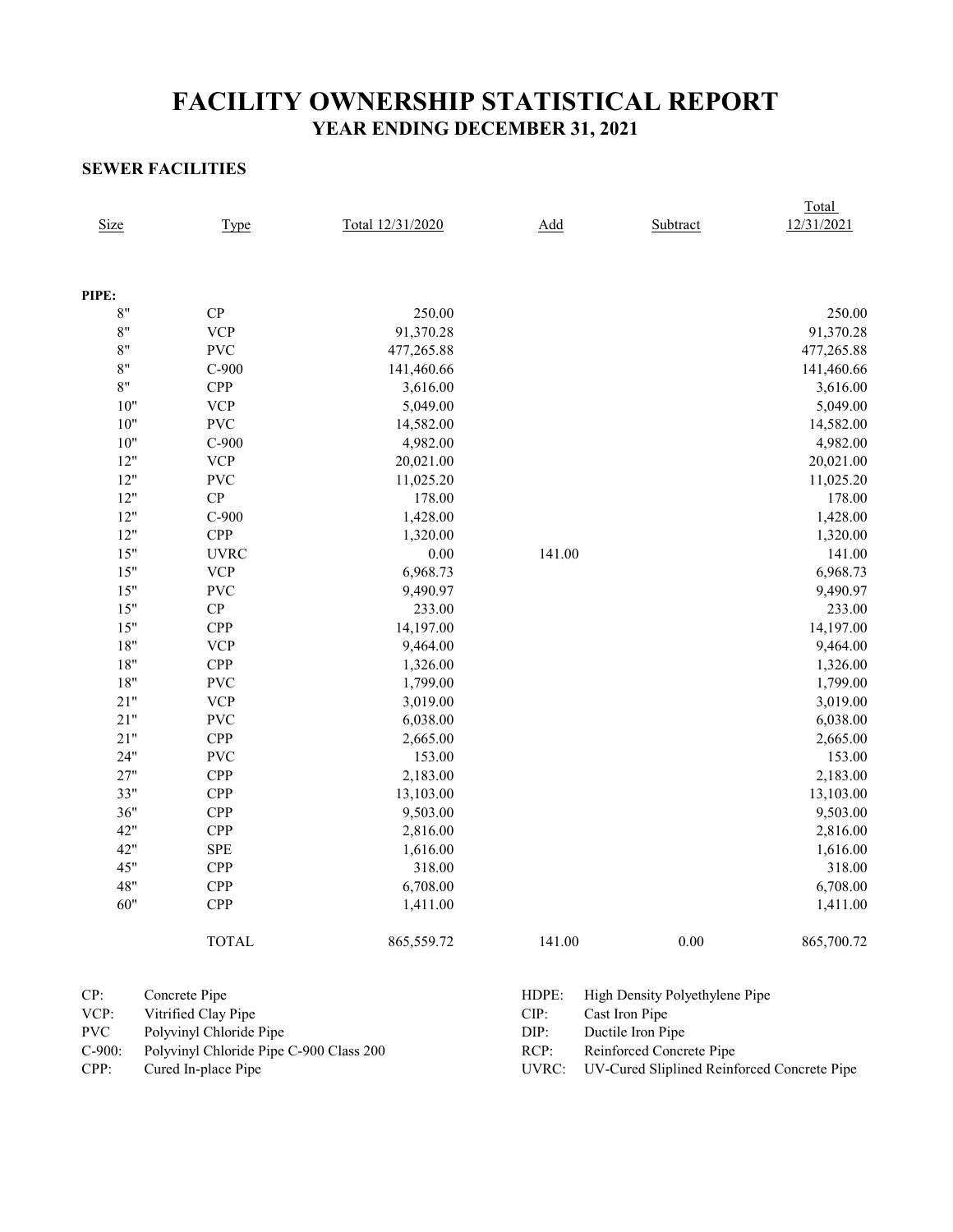# **SOUTHWEST METROPOLITAN WATER AND SANITATION DISTRICT**

#### **WATER & SEWER SUPPLY REPORT YEAR ENDING DECEMBER 31, 2021**

#### **Taps**

| Water Taps Sold in 2021                          | 82  |
|--------------------------------------------------|-----|
| 3/4" Equivalent Water Taps Sold in 2021          | 113 |
| Sewer Taps Sold in 2021                          | 146 |
| Single Family Equivalent Sewer Taps Sold in 2021 | 165 |

#### **Consumption**

Total Water Delivered (gallons) 1,891,374,000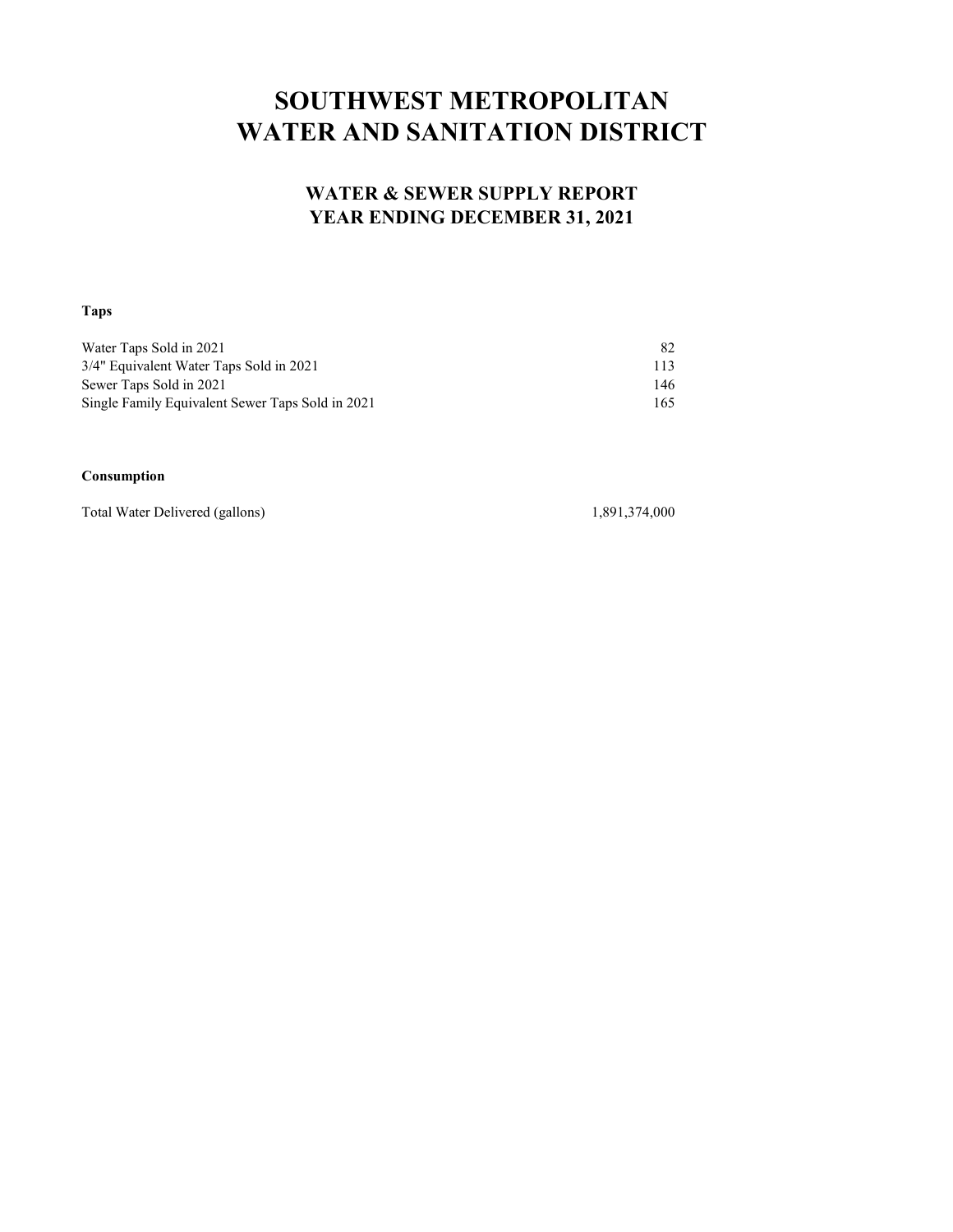# **WATER & SEWER SUPPLY REPORT - (2012-2021)**

|                                  | 2021             | 2020             | 2019         | 2018             | 2017             | 2016             | 2015             | 2014         | 2013             | 2012             |
|----------------------------------|------------------|------------------|--------------|------------------|------------------|------------------|------------------|--------------|------------------|------------------|
| POPULATION:                      |                  |                  |              |                  |                  |                  |                  |              |                  |                  |
| RS Population (3.04)             | 36,346.24        | 35,878.08        | 35,878.08    | 35,878.08        | 35,759.52        | 35,656.16        | 35,628.80        | 35,595.36    | 35,592.32        | 35,592.32        |
| RM Population (2.04)             | 12,956.04        | 13,596.60        | 12,888.72    | 12,888.72        | 12,888.72        | 12,888.72        | 12,374.64        | 12,374.64    | 12,317.52        | 12,305.28        |
| <b>Total Population</b>          | 49,302.28        | 49,474.68        | 48,766.80    | 48,766.80        | 48,648.24        | 48,544.88        | 48,003.44        | 47,970.00    | 47,909.84        | 47,897.60        |
| <b>WATER TAPS:</b>               |                  |                  |              |                  |                  |                  |                  |              |                  |                  |
| <b>Total Active Taps</b>         | 12,820           | 12,738           | 12,712       | 12,687           | 12,687           | 12,643           | 12,599           | 12,581       | 12,557           | 12,544           |
| Single Family Residential        | 11,614           | 11,505           | 11,479       | 11,479           | 11,440           | 11.406           | 11,388           | 11,379       | 11,368           | 11,367           |
| Multi Family Residential         | 805              | 807              | 807          | 807              | 807              | 807              | 807              | 795          | 795              | 781              |
| Commercial                       | 401              | 381              | 381          | 381              | 376              | 366              | 366              | 363          | 361              | 359              |
| Taps Sold                        | 82               | 26               | 25           | $\mathbf{0}$     | 44               | 44               | 18               | 24           | 13               | 17               |
| <b>Single Family Residential</b> | 76               | 26               | $\mathbf{0}$ | $\mathbf{0}$     | 39               | 34               | 18               | 9            | 11               | $\mathbf{1}$     |
| Multi Family Residential         | 3                | $\mathbf{0}$     | 24           | $\mathbf{0}$     | $\mathbf{0}$     | $\mathbf{0}$     | $\mathbf{0}$     | 12           | $\mathbf{0}$     | 14               |
| Commercial                       | 3                | $\mathbf{0}$     | 1            | $\mathbf{0}$     | 5                | 10               | $\mathbf{0}$     | 3            | $\overline{2}$   | $\overline{c}$   |
| Total 3/4" Equivalents           | 15,370           | 14,981           | 14,949       | 14,837           | 14,837           | 14,778           | 14,697           | 14,676       | 14,608           | 14,593           |
| Single Family Residential        | 11,631           | 11,511           | 11,479       | 11,479           | 11,479           | 11,440           | 11,405           | 11,384       | 11,375           | 11,364           |
| Multi Family Residential         | 2,155            | 2,069            | 2,069        | 1,975            | 1,975            | 1,975            | 1,975            | 1,975        | 1,932            | 1,932            |
| Commercial                       | 1,584            | 1,401            | 1,401        | 1,383            | 1,383            | 1,363            | 1,317            | 1,317        | 1,301            | 1,297            |
| 3/4" Equivalents Sold            | 113              | 32               | 112          | $\boldsymbol{0}$ | 59               | 81               | 21               | 68           | 15               | 35               |
| <b>Single Family Residential</b> | 76               | 32               | $\mathbf{0}$ | $\mathbf{0}$     | 39               | 35               | 21               | 9            | 11               | -1               |
| Multi Family Residential         | 24               | $\mathbf{0}$     | 94           | $\boldsymbol{0}$ | $\boldsymbol{0}$ | $\boldsymbol{0}$ | $\mathbf{0}$     | 43           | $\boldsymbol{0}$ | 14               |
| Commercial                       | 13               | $\boldsymbol{0}$ | 18           | $\mathbf{0}$     | 20               | 46               | $\boldsymbol{0}$ | 16           | $\overline{4}$   | 20               |
| Tap Size Sold                    |                  |                  |              |                  |                  |                  |                  |              |                  |                  |
| 3/4"                             | 77               | 24               | $\mathbf{0}$ | $\mathbf{0}$     | 39               | 35               | 17               | 10           | 11               | 15               |
| 1"                               | $\boldsymbol{0}$ | $\mathbf{0}$     | 7            | $\mathbf{0}$     | $\overline{2}$   | 1                | $\mathbf{0}$     | $\mathbf{1}$ | $\overline{c}$   | $\mathbf{1}$     |
| 11/2"                            | 1                | $\boldsymbol{2}$ | 6            | $\mathbf{0}$     | $\overline{c}$   | 5                |                  | 12           | $\boldsymbol{0}$ | $\boldsymbol{0}$ |
| $2"$ or $>$                      | $\overline{4}$   | $\theta$         | 8            | $\mathbf{0}$     | 1                | 3                | $\theta$         | $\mathbf{1}$ | $\mathbf{0}$     | 1                |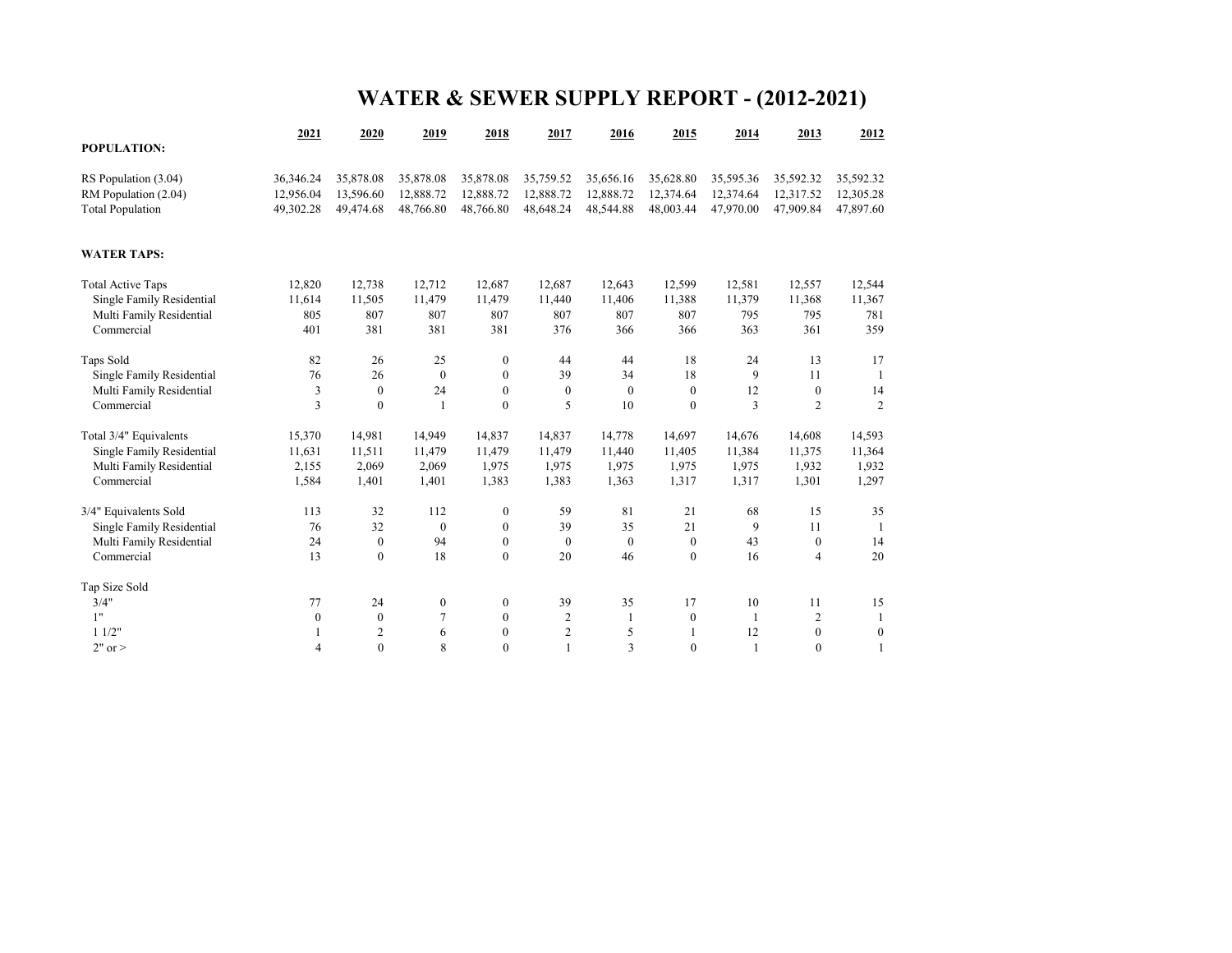# **WATER & SEWER SUPPLY REPORT - (2012-2021)**

|                                 | 2021         | 2020         | 2019         | 2018         | 2017         | 2016         | 2015         | 2014         | 2013         | 2012         |
|---------------------------------|--------------|--------------|--------------|--------------|--------------|--------------|--------------|--------------|--------------|--------------|
| <b>SEWER TAPS:</b>              |              |              |              |              |              |              |              |              |              |              |
| <b>Total Active Taps</b>        | 18,629.00    | 18,483.00    | 18,454.00    | 18,106.00    | 18,106.00    | 18,062.00    | 18,021.00    | 17,759.00    | 17,747.00    | 17,715.00    |
| Single Family Residential       | 11,956.00    | 11,802.00    | 11,802.00    | 11,802.00    | 11,763.00    | 11,729.00    | 11,720.00    | 11,709.00    | 11,708.00    | 11,708.00    |
| Multi Family Residential        | 6,351.00     | 6,665.00     | 6,318.00     | 6,318.00     | 6,318.00     | 6,318.00     | 6,066.00     | 6,066.00     | 6,038.00     | 6,032.00     |
| Commercial                      | 322.00       | 316.00       | 315.00       | 315.00       | 310.00       | 303.00       | 302.00       | 301.00       | 298.00       | 296.00       |
| Taps Sold                       | 146.00       | 29.00        | 348.00       | 0.00         | 44.00        | 41.00        | 262.00       | 12.00        | 32.00        | 8.00         |
| Single Family Residential       | 84.00        | 28.00        | 0.00         | 0.00         | 39.00        | 34.00        | 9.00         | 11.00        | 1.00         | 0.00         |
| Multi Family Residential        | 60.00        | 0.00         | 347.00       | 0.00         | 0.00         | 0.00         | 252.00       | 0.00         | 28.00        | 6.00         |
| Commercial                      | 2.00         | 1.00         | 1.00         | 0.00         | 5.00         | 7.00         | 1.00         | 1.00         | 3.00         | 2.00         |
| Total Single Family Equiv.      | 19,944.77    | 20,123.93    | 20,075.93    | 19,685.93    | 19,685.93    | 19,626.93    | 19,582.93    | 19,320.93    | 19,305.43    | 19,237.10    |
| Single Family Residential       | 11,956.00    | 11,830.00    | 11,802.00    | 11,802.00    | 11,802.00    | 11,763.00    | 11,729.00    | 11,720.00    | 11,709.00    | 11,708.00    |
| Multi Family Residential        | 6,351.00     | 6,665.00     | 6,665.00     | 6,318.00     | 6,318.00     | 6,318.00     | 6,318.00     | 6,066.00     | 6,066.00     | 6,038.00     |
| Commercial                      | 1,637.77     | 1,628.93     | 1,608.93     | 1,565.93     | 1,565.93     | 1,545.93     | 1,535.93     | 1,534.93     | 1,530.43     | 1,491.10     |
| Single Family Equiv. Sold       | 165.00       | 48.00        | 390.00       | 0.00         | 59.00        | 44.00        | 262.00       | 15.50        | 68.33        | 10.43        |
| Single Family Residential       | 84.00        | 28.00        | 0.00         | 0.00         | 39.00        | 34.00        | 9.00         | 11.00        | 1.00         | 0.00         |
| Multi Family Residential        | 60.00        | 0.00         | 347.00       | 0.00         | 0.00         | 0.00         | 252.00       | 0.00         | 28.00        | 6.00         |
| Commercial                      | 21.00        | 20.00        | 43.00        | 0.00         | 20.00        | 10.00        | 1.00         | 4.50         | 39.33        | 4.43         |
| <b>CONSUMPTION:</b>             |              |              |              |              |              |              |              |              |              |              |
| Total Water Delivered*          | 1,891,374.00 | 2,018,571.00 | 1,683,033.00 | 1,793,793.00 | 1,855,169.00 | 1,826,754.00 | 1,750,891.00 | 1,735,277.00 | 2,316,810.00 | 2,012,072.00 |
| Gal./3/4" Equivilant/Day        | 337.14       | 369.16       | 308.45       | 331.23       | 342.57       | 338.67       | 326.39       | 323.94       | 434.52       | 377.75       |
| Gal./Capita/Day                 | 105.10       | 111.78       | 94.55        | 100.78       | 104.48       | 103.10       | 99.93        | 99.11        | 132.49       | 115.09       |
| Gal./Account/Day                | 404.20       | 434.16       | 362.73       | 387.37       | 400.62       | 395.86       | 380.74       | 377.89       | 505.49       | 439.46       |
| Single Family Res. - Delivered* | 1,223,011.00 | 1,357,991.00 | 1,133,924.00 | 1,222,791.00 | 1,221,887.00 | 1,251,851.00 | 1,181,168.00 | 1,096,013.00 | 1,501,782.00 | 1,309,105.00 |
| Gal./3/4" Equivilant/Day        | 288.08       | 323.21       | 270.64       | 291.85       | 291.63       | 299.80       | 283.74       | 263.77       | 361.71       | 315.61       |
| Gal./Account/Day                | 288.51       | 323.38       | 270.64       | 291.85       | 292.63       | 300.70       | 284.17       | 263.89       | 361.93       | 315.53       |
| Mulit-Family Res. - Delivered*  | 341,527.00   | 325,427.00   | 301,667.00   | 337,340.00   | 352,078.00   | 305,315.00   | 305,455.00   | 342,253.00   | 421,141.00   | 352,712.00   |
| Gal./3/4" Equivilant/Day        | 434.20       | 430.92       | 399.46       | 467.96       | 488.40       | 423.53       | 423.73       | 474.77       | 597.21       | 500.17       |
| Gal./Account/Day                | 1,162.35     | 1,104.81     | 1,024.14     | 1,145.25     | 1,195.29     | 1,036.53     | 1,037.00     | 1,179.47     | 1,451.33     | 1,237.30     |
| Commercial - Delivered*         | 326,836.00   | 335,153.00   | 247,442.00   | 233,662.00   | 281,204.00   | 269,588.00   | 264,268.00   | 297,011.00   | 393,887.00   | 350,255.00   |
| Gal./3/4" Equivilant/Day        | 565.30       | 655.41       | 483.89       | 462.88       | 557.07       | 541.89       | 549.75       | 617.87       | 829.47       | 739.86       |
| Gal./Account/Day                | 2,233.02     | 2,410.05     | 1,779.33     | 1,680.24     | 2,048.99     | 2,018.03     | 1,978.20     | 2,241.68     | 2,989.31     | 2,672.99     |

\*in thousands of gallons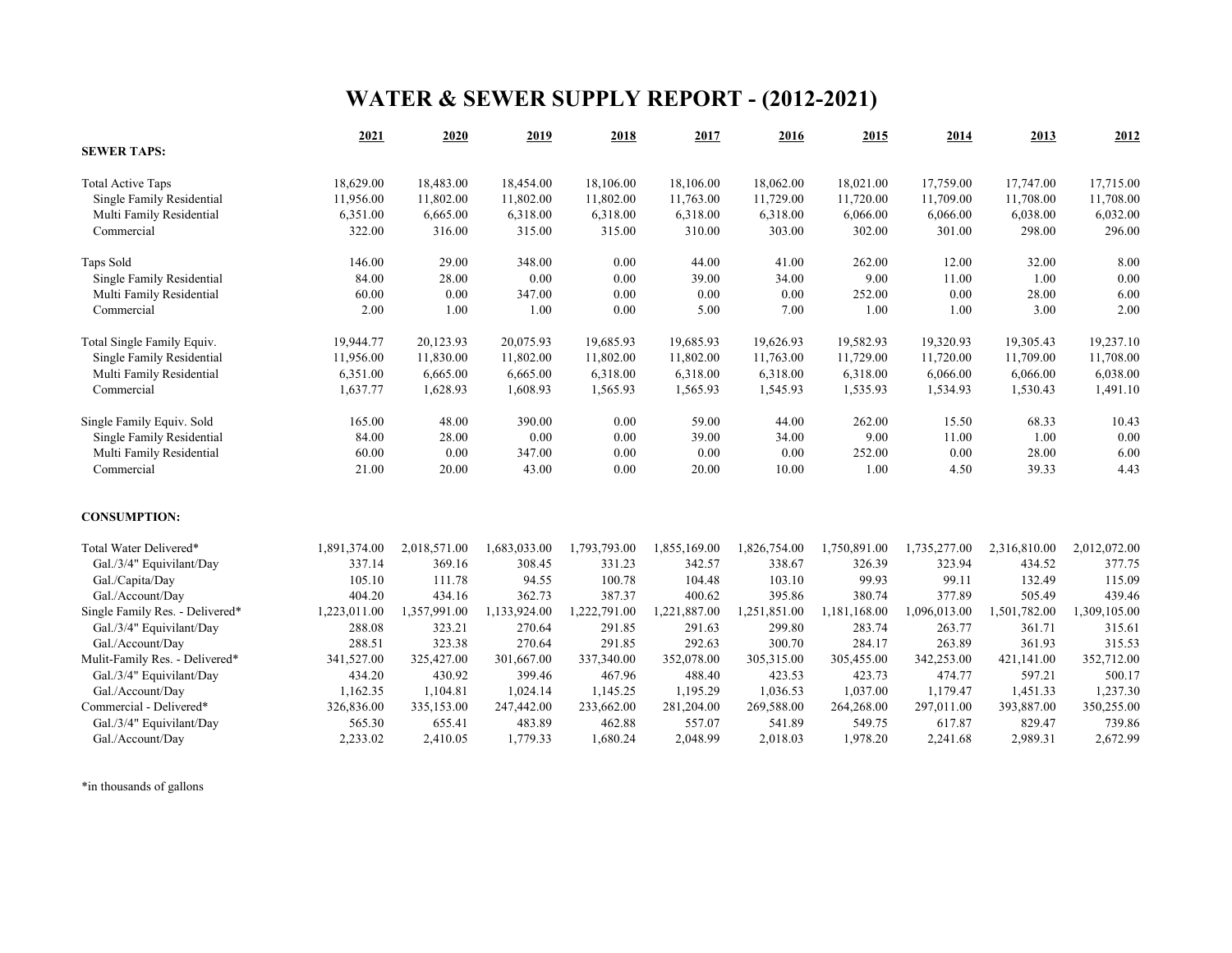# **WATER & SEWER SUPPLY REPORT - (2012-2021)**

|                            | 2021         | 2020             | 2019       | 2018       | 2017       | 2016       | 2015       | 2014       | 2013       | 2012       |
|----------------------------|--------------|------------------|------------|------------|------------|------------|------------|------------|------------|------------|
| <b>FACILITY:</b>           |              |                  |            |            |            |            |            |            |            |            |
| Water                      |              |                  |            |            |            |            |            |            |            |            |
| Distribution Mains*        | 174.65       | 174.55           | 174.43     | 174.07     | 174.00     | 174.00     | 173.97     | 173.97     | 173.97     | 173.80     |
| Insatlled (new)**          | 537.20       | 618.00           | 1,948.00   | 349.00     | 0.00       | 130.00     | 0.00       | 0.00       | 905.00     | 976.00     |
| Installed (replaced)**     | 0.00         | 3,208.00         | 149.00     | 0.00       | 1,120.00   | 0.00       | 0.00       | 1,425.00   | 1,045.00   | 1,491.00   |
| No. Water Main Breaks      | 12           | 12               | 19         | 6          | 10         | 8          | 12         | 14         | 12         | 7          |
| Valves Op. & Serv.         | 3,300        | 3,308            | 3,293      | 3,290      | 3,268      | 3,223      | 3,249      | 3,195      | 3,095      | 3,192      |
| Distribution Main Flushing | 505          | 604              | 650        | 653        | 645        | 645        | 561        | 550        | 144        | 521        |
| Hydrants Op. Serv.         | 1,556        | 1,560            | 1,557      | 1,545      | 1,384      | 1,528      | 1,528      | 1,513      | 1,514      | 1,512      |
| Sewer                      |              |                  |            |            |            |            |            |            |            |            |
| <b>Collection Mains</b>    | 146.34       | 146.34           | 146.29     | 145.96     | 145.78     | 145.78     | 145.78     | 145.42     | 145.42     | 145.42     |
| Installed (new)**          | 0.00         | 297.00           | 1,702.00   | 989.00     | 0.00       | 0.00       | 1,869.00   | 0.00       | 0.00       | 27.00      |
| Installed (replaced)**     | 0.00         | 547.00           | 0.00       | 0.00       | 0.00       | 0.00       | 0.00       | 495.00     | 0.00       | 1,276.00   |
| Interceptor Mains*         | 17.62        | 17.62            | 17.62      | 17.62      | 17.62      | 17.62      | 17.62      | 17.62      | 17.62      | 17.62      |
| No. Sewer Backups          |              | $\boldsymbol{0}$ | 0.00       | 0.00       | 1.00       | 0.00       | 1.00       | 1.00       | 0.00       | 0.00       |
| Main Televised**           | 205,147      | 199,477          | 242,390.00 | 204,490.00 | 201,790.00 | 194,616.00 | 239,904.00 | 190,698.00 | 205,685.00 | 193,680.00 |
| Main Hyd. Cleaned**        | 244,200      | 204,080          | 217,167.00 | 203,934.00 | 239,263.00 | 60,438.00  | 61,857.00  | 62,030.00  | 66,405.00  | 65,374.00  |
| Main Root Cut**            | 9,403        | 10,921           | 15,784.00  | 10,156.00  | 8,345.00   | 12,922.00  | 14,259.00  | 13,338.00  | 12,955.00  | 13,660.00  |
| Main Root Treated**        | $\mathbf{0}$ | 883              | 1,287.00   | 883.00     | 1,287.00   | 2,170.00   | 0.00       | 883.00     | 1,287.00   | 1,685.00   |
| <b>ADMINISTRATION:</b>     |              |                  |            |            |            |            |            |            |            |            |
| No. Full Time Equivalents  | 11.98        | 12.70            | 12.12      | 12.26      | 12.08      | 11.97      | 10.94      | 11.34      | 10.73      | 10.66      |
| <b>Total Hours Worked</b>  | 24,918.00    | 26,422.00        | 25,208.16  | 25,495.00  | 25,136.00  | 24,891.00  | 22,745.00  | 23,590.00  | 22324      | 22170      |
| Total Hours Worked(PC)     | 10,059.00    | 10,676.00        | 9,839.48   | 10,808.00  | 9,935.00   | 9,156.00   | 8,569.00   | 9,213.00   | 9021       | 9404       |
| Administration             | 6,308.00     | 6,688.00         | 5942.92    | 6,306.00   | 5,347.00   | 4,746.00   | 4,115.00   | 5,189.00   | 4,704.00   | 4,874.00   |
| Maintenance                | 3,751.00     | 3,988.00         | 3896.56    | 4,502.00   | 4,588.00   | 4,410.00   | 4,454.00   | 4,024.00   | 4,317.00   | 4,530.00   |
| Total Hours Worked(SWM)    | 12,787.00    | 13,086.00        | 13,191.18  | 12,294.00  | 12,681.00  | 12,941.00  | 12,085.00  | 12,419.00  | 11,707.00  | 11,012.00  |
| Administration             | 6,570.00     | 6,618.00         | 5824.41    | 5,615.00   | 5,359.00   | 6,113.00   | 4,470.00   | 6,071.00   | 4,967.00   | 4,869.00   |
| Maintenance                | 6,217.00     | 6,468.00         | 7366.77    | 6,679.00   | 7,322.00   | 6,828.00   | 7,615.00   | 6,348.00   | 6,740.00   | 6,143.00   |
| Total Hours Worked(Others) | 2,072.00     | 2,660.00         | 2,177.50   | 2,393.00   | 2,520.00   | 2,794.00   | 2,091.00   | 1,958.00   | 1,596.00   | 1,754.00   |
| Administration             | 708.00       | 1,170.00         | 834.75     | 871.00     | 1,201.00   | 1,047.00   | 1,255.00   | 617.00     | 423.00     | 300.00     |
| Maintenance                | 1,364.00     | 1,490.00         | 1342.75    | 1,522.00   | 1,319.00   | 1,747.00   | 836.00     | 1,341.00   | 1,173.00   | 1,454.00   |

\* miles

\*\* feet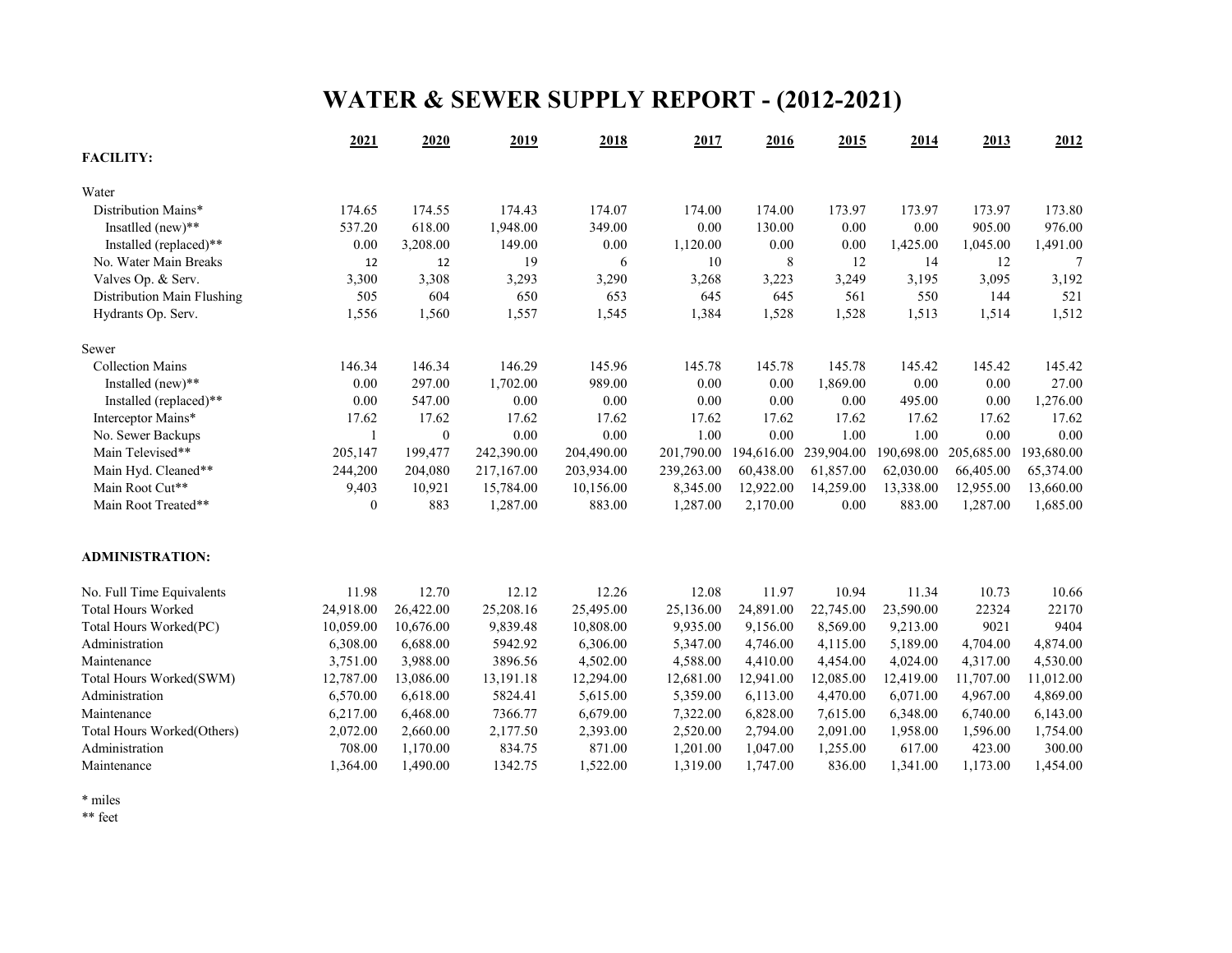# **SOUTHWEST METROPOLITAN W&S**

Water Pipe Installed By Year



**Feet**

**Year Installed**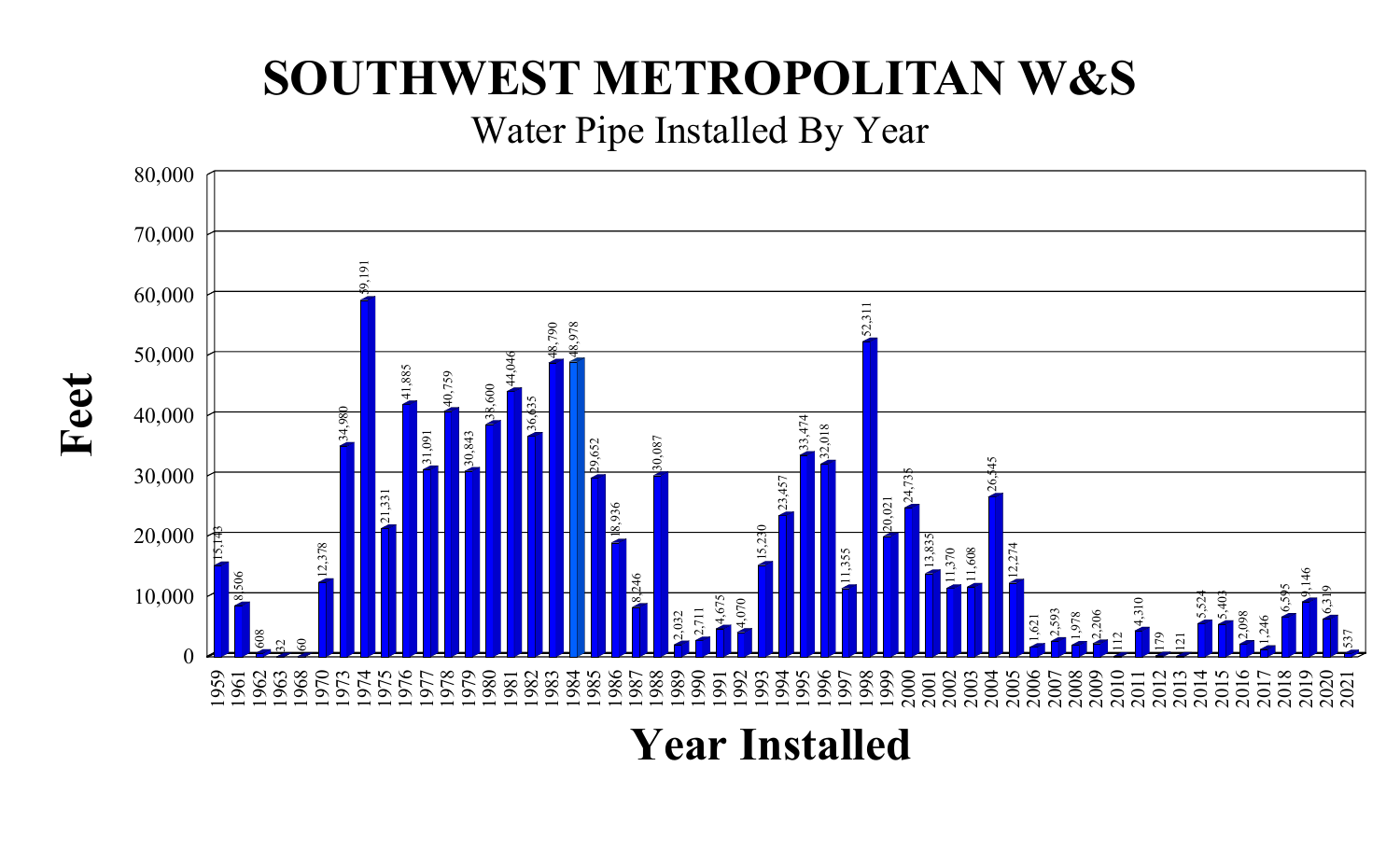# **Water Pipe Installed By Year**

|      | $\overline{4}$             |                         |                      |                               |                            |                         | $6\phantom{a}$       |                               | $\bf{8}$                   |                   |                      | 10                            | $\bf 12$                   |                            |                         | 15                   |                               | 16             |                      |                            | 17                | <b>18</b>            | 20 <sub>2</sub> |                         |                |                         |
|------|----------------------------|-------------------------|----------------------|-------------------------------|----------------------------|-------------------------|----------------------|-------------------------------|----------------------------|-------------------|----------------------|-------------------------------|----------------------------|----------------------------|-------------------------|----------------------|-------------------------------|----------------|----------------------|----------------------------|-------------------|----------------------|-----------------|-------------------------|----------------|-------------------------|
|      | ASBESTOS<br>CEMENT<br>PIPE | CAST IRON<br>PIPE       | DUCTILE<br>IRON PIPE | POLYVINYL<br>CHLORIDE<br>PIPE | ASBESTOS<br>CEMENT<br>PIPE | CAST IRON<br>PIPE       | DUCTILE<br>IRON PIPE | POLYVINYL<br>CHLORIDE<br>PIPE | ASBESTOS<br>CEMENT<br>PIPE | CAST IRON<br>PIPE | DUCTILE<br>IRON PIPE | POLYVINYL<br>CHLORIDE<br>PIPE | ASBESTOS<br>CEMENT<br>PIPE | ASBESTOS<br>CEMENT<br>PIPE | CAST IRON<br>PIPE       | DUCTILE<br>IRON PIPE | POLYVINYL<br>CHLORIDE<br>PIPE | STEEL PIPE     | DUCTILE<br>IRON PIPE | ASBESTOS<br>CEMENT<br>PIPE | CAST IRON<br>PIPE | DUCTILE<br>IRON PIPE | STEEL PIPE      | DUCTILE<br>IRON PIPE    | STEEL PIPE     | DUCTILE<br>IRON PIPE    |
| 1959 | $\mathbf 0$                | $\overline{\mathbf{0}}$ | $\mathbf 0$          | $\overline{0}$                | $\overline{0}$             | $\overline{0}$          | 41                   | $\overline{0}$                | 11,994                     | $\mathbf 0$       | $\overline{0}$       | $\mathbf 0$                   | $\overline{\mathbf{0}}$    | $\mathbf 0$                | $\overline{0}$          | $\overline{0}$       | $\overline{0}$                | 74             | $\overline{0}$       | $\Omega$                   | $\mathbf 0$       | $\mathbf 0$          | 50              | $\overline{\mathbf{0}}$ | 2,984          | $\overline{0}$          |
| 1961 | $\overline{0}$             | $\overline{\mathbf{0}}$ | $\overline{0}$       | $\overline{0}$                | 1,330                      | $\overline{0}$          | $\overline{0}$       | $\overline{0}$                | $\overline{0}$             | $\mathbf 0$       | $\overline{0}$       | $\overline{0}$                | 161                        | 2,608                      | $\overline{\mathbf{0}}$ | $\overline{0}$       | $\overline{0}$                | $\overline{0}$ | $\overline{0}$       | 4,407                      | $\overline{0}$    | $\overline{0}$       | $\overline{0}$  | $\overline{\mathbf{0}}$ | $\overline{0}$ | $\overline{\mathbf{0}}$ |
| 1962 | $\overline{0}$             | $\overline{\mathbf{0}}$ | $\overline{0}$       | $\overline{0}$                | $\overline{0}$             | $\overline{0}$          | $\overline{0}$       | $\overline{0}$                | $\overline{0}$             | $\overline{0}$    | $\overline{0}$       | $\overline{0}$                | $\overline{\mathbf{0}}$    | 608                        | $\overline{0}$          | $\overline{0}$       | $\overline{0}$                | $\overline{0}$ | $\overline{0}$       | $\overline{0}$             | $\overline{0}$    | $\overline{0}$       | $\overline{0}$  | $\overline{\mathbf{0}}$ | $\overline{0}$ | $\mathbf{0}$            |
| 1963 | $\mathbf{0}$               | $\overline{\mathbf{0}}$ | $\overline{0}$       | $\mathbf 0$                   | $\overline{0}$             | $\overline{0}$          | 32                   | $\overline{0}$                | $\mathbf{0}$               | $\mathbf 0$       | $\overline{0}$       | $\mathbf 0$                   | $\overline{\mathbf{0}}$    | $\mathbf 0$                | $\mathbf 0$             | $\overline{0}$       | $\overline{0}$                | $\mathbf 0$    | $\overline{0}$       | $^{\circ}$                 | $\overline{0}$    | $\overline{0}$       | $\mathbf 0$     | $\overline{0}$          | $\mathbf{0}$   | $\mathbf 0$             |
| 1968 | $\overline{0}$             | $\overline{\mathbf{0}}$ | $\mathbf 0$          | $\mathbf 0$                   | $\overline{\mathbf{0}}$    | $\overline{0}$          | 60                   | $\overline{0}$                | $\overline{0}$             | $\overline{0}$    | $\overline{0}$       | $\mathbf 0$                   | $\overline{\mathbf{0}}$    | $\mathsf 0$                | $\overline{0}$          | $\overline{0}$       | $\overline{0}$                | $\overline{0}$ | $\overline{0}$       | $\overline{0}$             | $\mathsf 0$       | $\mathbf 0$          | $\overline{0}$  | $\overline{\mathbf{0}}$ | $\overline{0}$ | $\overline{\mathbf{0}}$ |
| 1970 | $\overline{0}$             | $\overline{\mathbf{0}}$ | $\mathbf 0$          | $\mathsf 0$                   | $\mathbf 0$                | $\overline{0}$          | $\overline{0}$       | $\overline{0}$                | $\overline{0}$             | $\mathbf 0$       | $\mathbf 0$          | $\mathbf 0$                   | $\overline{\mathbf{0}}$    | 4,409                      | 2,450                   | $\overline{0}$       | $\overline{0}$                | $\overline{0}$ | $\mathbf 0$          | $\overline{0}$             | 5,519             | $\mathbf 0$          | $\overline{0}$  | $\overline{\mathbf{0}}$ | $\mathbf 0$    | $\mathbf 0$             |
| 1973 | $\mathbf 0$                | $\overline{\mathbf{0}}$ | $\overline{0}$       | $\overline{0}$                | 8,230                      | $\overline{\mathbf{0}}$ | 1,137                | $\overline{0}$                | 20,180                     | $\mathbf 0$       | $\overline{0}$       | $\mathbf 0$                   | $\overline{\mathbf{0}}$    | 5,433                      | $\mathbf 0$             | $\overline{0}$       | $\overline{0}$                | $\overline{0}$ | $\overline{0}$       | $\overline{0}$             | $\mathbf 0$       | $\overline{0}$       | $\mathbf 0$     | $\overline{\mathbf{0}}$ | $\overline{0}$ | $\mathbf{0}$            |
| 1974 | 421                        | 290                     | $\mathbf{0}$         | $\mathbf 0$                   | 27,395                     | 6                       | 905                  | $\overline{0}$                | 10,511                     | 8                 | $\overline{0}$       | $\mathbf{0}$                  | $\overline{\mathbf{0}}$    | 14,735                     | $\mathbf 0$             | $\overline{0}$       | $\overline{0}$                | $\overline{0}$ | $\overline{0}$       | $^{\circ}$                 | 3,584             | $\mathbf{0}$         | $\mathbf 0$     | $\overline{0}$          | $\mathbf 0$    | $\mathbf{0}$            |
| 1975 | $\mathbf{0}$               | $\overline{\mathbf{0}}$ | $\mathbf 0$          | $\Omega$                      | 5,954                      | $\overline{0}$          | 202                  | $\overline{0}$                | 7,021                      | 400               | $\overline{0}$       | $\mathbf 0$                   | $\overline{\mathbf{0}}$    | 7,754                      | $\overline{0}$          | $\overline{0}$       | $\overline{0}$                | $\overline{0}$ | $\overline{0}$       | $\Omega$                   | $\overline{0}$    | $\overline{0}$       | $\mathbf 0$     | $\overline{0}$          | $\mathbf 0$    | $\mathbf{0}$            |
| 1976 | 208                        | $\overline{\mathbf{0}}$ | $\overline{0}$       | $\overline{0}$                | 16,479                     | $\overline{0}$          | 498                  | $\overline{0}$                | 10,975                     | $\overline{0}$    | $\overline{0}$       | $\overline{0}$                | $\overline{\mathbf{0}}$    | 13,725                     | $\overline{0}$          | $\overline{0}$       | $\overline{0}$                | $\overline{0}$ | $\mathbf 0$          | $\overline{0}$             | $\overline{0}$    | $\overline{0}$       | $\overline{0}$  | $\overline{0}$          | $\overline{0}$ | $\mathbf{0}$            |
| 1977 | 747                        | $\overline{\mathbf{0}}$ | $\overline{0}$       | $\overline{0}$                | 12,279                     | $\overline{\mathbf{0}}$ | 520                  | $\overline{0}$                | 11,590                     | $\mathbf 0$       | 129                  | $\overline{0}$                | $\overline{\mathbf{0}}$    | 4,446                      | 84                      | 392                  | $\overline{0}$                | $\overline{0}$ | $\overline{0}$       | $\overline{0}$             | $\mathbf{0}$      | 905                  | $\overline{0}$  | $\overline{\mathbf{0}}$ | $\overline{0}$ | $\overline{0}$          |
| 1978 | 304                        | $\overline{0}$          | 978                  |                               | 13,192                     | $\overline{0}$          | 5,580                | $\overline{0}$                | 4,257                      | $\overline{0}$    | 5,009                | $\overline{0}$                | $\overline{\mathbf{0}}$    | 6,849                      | $\mathbf{0}$            | 4,539                | $\overline{0}$                | $\overline{0}$ | $\overline{0}$       | $^{\circ}$                 | $\overline{0}$    | 50                   | $\overline{0}$  | $\overline{\mathbf{0}}$ | $\mathsf 0$    | $\mathbf 0$             |
| 1979 | $\overline{0}$             | $\overline{\mathbf{0}}$ | $\mathbf 0$          | $\Omega$                      | 15,289                     | $\overline{\mathbf{0}}$ | 993                  | $\overline{0}$                | 8,131                      | $\mathbf 0$       | 287                  | $\mathbf 0$                   | $\overline{\mathbf{0}}$    | 3,333                      | $\overline{0}$          | 22                   | $\overline{0}$                | $\overline{0}$ | $\overline{0}$       | $\overline{0}$             | $\overline{0}$    | 2,786                | $\mathbf 0$     | $\overline{0}$          | $\mathsf 0$    | $\mathbf 0$             |
| 1980 | $\overline{0}$             | $\overline{\mathbf{0}}$ | $\mathbf 0$          | $\Omega$                      | 12,199                     | $\overline{\mathbf{0}}$ | 698                  | $\overline{0}$                | 12,060                     | $\mathbf 0$       | $\overline{0}$       | $\overline{0}$                | $\overline{\mathbf{0}}$    | 9,923                      | $\overline{0}$          | 464                  | $\overline{0}$                | $\overline{0}$ | $\overline{0}$       | $\Omega$                   | $\overline{0}$    | 2,375                | $\overline{0}$  | $\overline{0}$          | $\mathbf 0$    | $\mathbf{0}$            |
| 1981 | 1,258                      | $\overline{0}$          | $\mathbf 0$          | $\Omega$                      | 9,960                      | $\overline{0}$          | 2,144                | $\overline{0}$                | 10,750                     | $\mathbf 0$       | 291                  | $\mathbf 0$                   | $\overline{\mathbf{0}}$    | 10,274                     | $\overline{0}$          | 3,257                | $\overline{0}$                | $\overline{0}$ | $\mathbf 0$          | $\Omega$                   | $\mathbf 0$       | 6,111                | $\mathbf 0$     | $\overline{0}$          | $\mathsf 0$    | $\mathbf{0}$            |
| 1982 | $\overline{0}$             | $\overline{\mathbf{0}}$ | $\mathbf 0$          | $\overline{0}$                | 14,427                     | $\overline{0}$          | 1,130                | 88                            | 10,188                     | $\mathbf 0$       | 2,917                | 549                           | $\overline{\mathbf{0}}$    | 6,981                      | $\overline{0}$          | 355                  | $\overline{0}$                | $\overline{0}$ | $\mathbf 0$          | $\mathbf 0$                | $\overline{0}$    | $\mathbf{0}$         | $\overline{0}$  | $\overline{\mathbf{0}}$ | $\overline{0}$ | $\mathbf{0}$            |
| 1983 | $\overline{0}$             | $\overline{\mathbf{0}}$ | 13                   | 0                             | 478                        | $\overline{0}$          | 11,570               | 4,433                         | 1,453                      | $\overline{0}$    | 14,126               | 4,572                         | $\overline{\mathbf{0}}$    | $\mathbf 0$                | $\overline{0}$          | 8,520                | 1,772                         | $\overline{0}$ | $\overline{0}$       | $\overline{0}$             | $\overline{0}$    | 1,853                | $\overline{0}$  | $\overline{\mathbf{0}}$ | $\overline{0}$ | $\mathbf 0$             |
| 1984 | $\overline{0}$             | $\overline{0}$          | $\mathsf 0$          | $\Omega$                      | 2,645                      | $\overline{0}$          | 2,179                | 4,887                         | 8,432                      | $\overline{0}$    | 13,144               | 4,048                         | $\overline{\mathbf{0}}$    | 465                        | $^{\circ}$              | 12,514               | $\overline{0}$                | $\mathbf 0$    | $\overline{0}$       | $\Omega$                   | $\overline{0}$    | 663                  | $\mathbf 0$     | $\overline{0}$          | $\mathbf 0$    | $\mathbf 0$             |
| 1985 | $\overline{0}$             | $\overline{\mathbf{0}}$ | $\mathbf 0$          | $\overline{0}$                | 2,953                      | $\overline{0}$          | 7,464                | $\overline{0}$                | 709                        | $\mathbf 0$       | 8,878                | $\mathbf 0$                   | $\overline{\mathbf{0}}$    | 710                        | $\mathbf 0$             | 8,939                | $\mathbf 0$                   | $\overline{0}$ | $\overline{0}$       | $\mathbf{0}$               | $\mathbf 0$       | $\mathbf 0$          | $\mathbf 0$     | $\overline{\mathbf{0}}$ | $\mathbf 0$    | $\mathbf 0$             |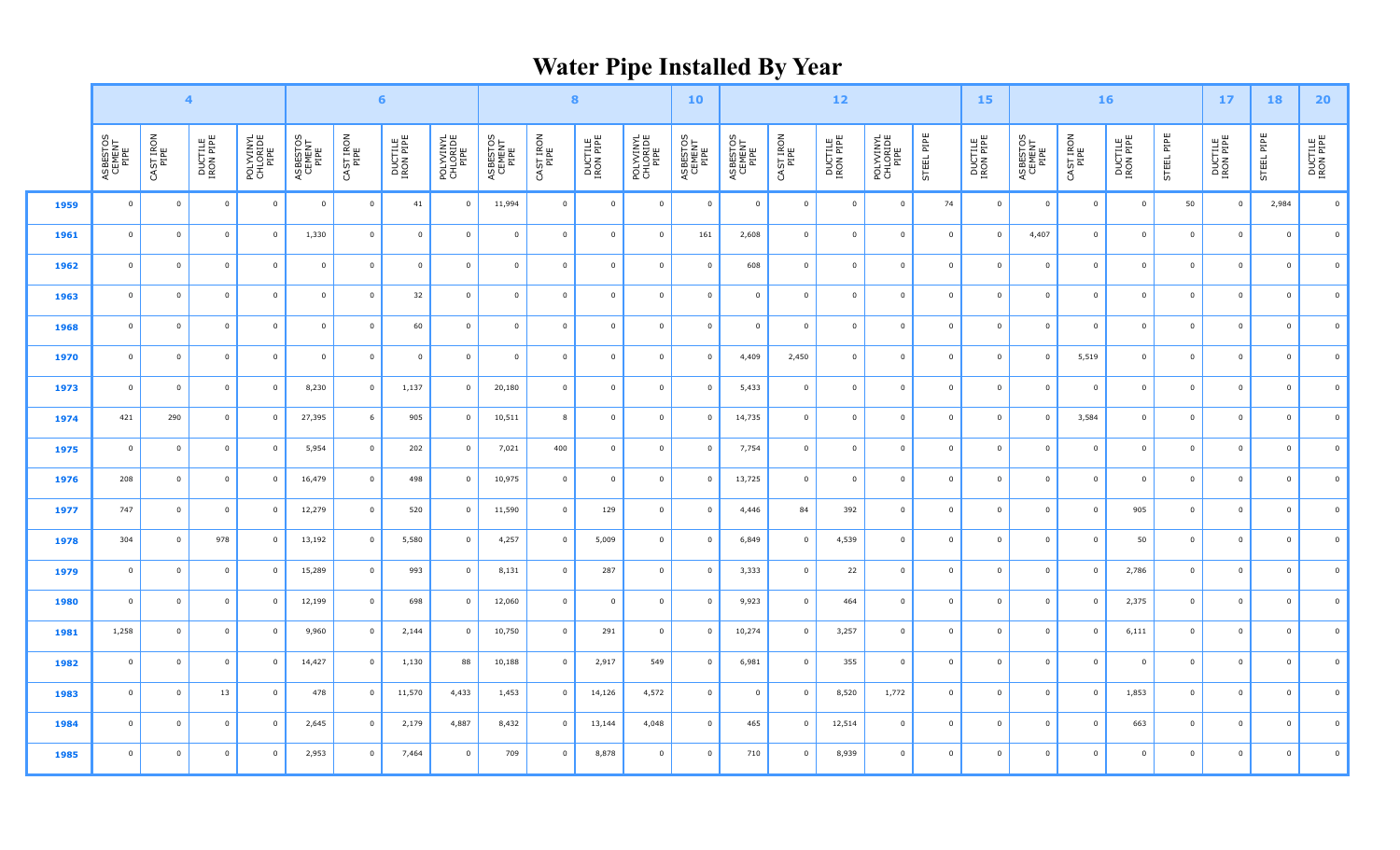| <b>Total</b> |
|--------------|
|              |
| 15,143       |
| 8,506        |
| 608          |
| 32           |
| 60           |
| 12,378       |
| 34,980       |
| 59,191       |
| 21,331       |
| 41,885       |
| 31,091       |
| 40,759       |
| 30,843       |
| 38,600       |
| 44,046       |
| 36,635       |
| 48,790       |
| 48,978       |
| 29,652       |
|              |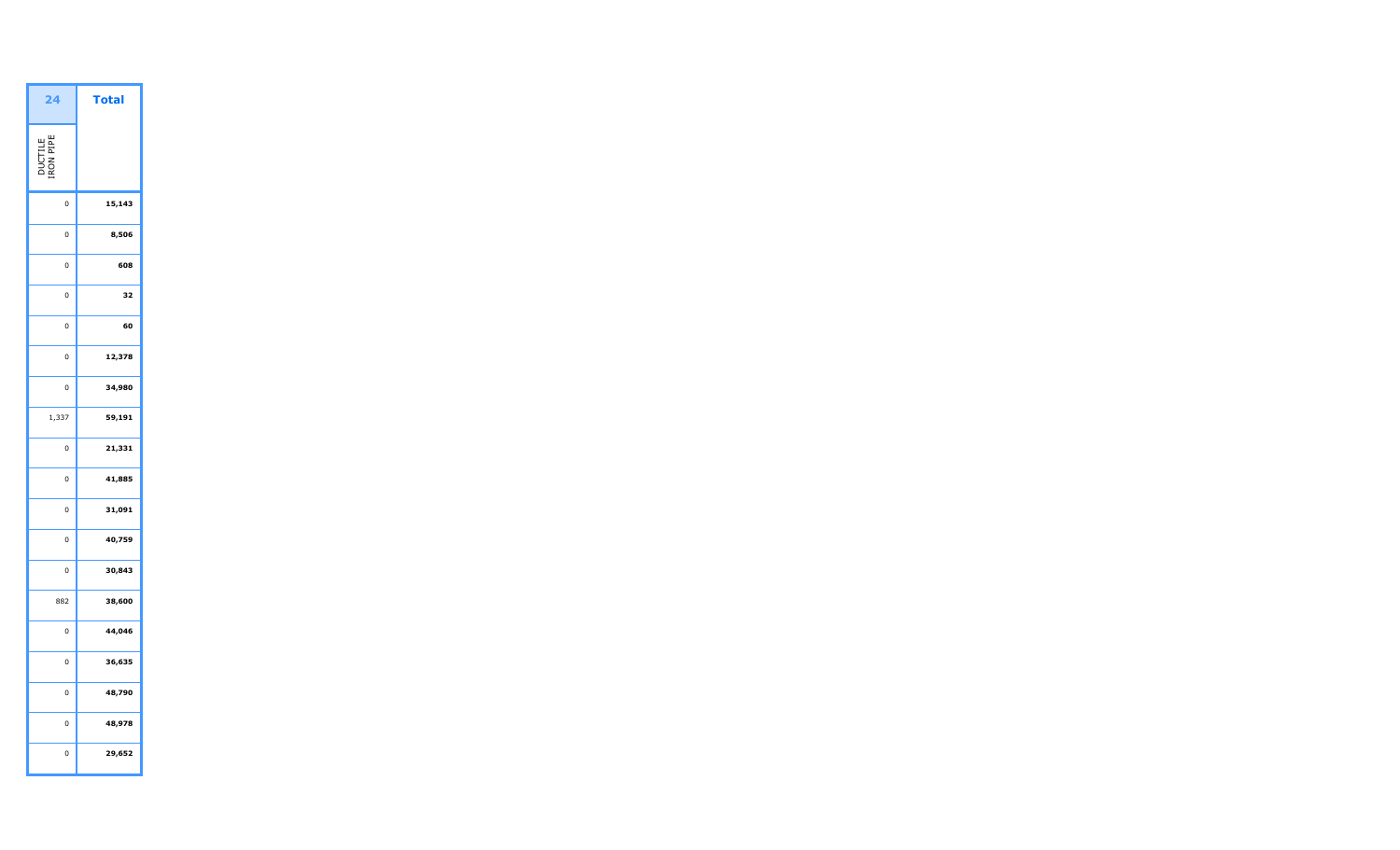|      |                            |                         | $6\phantom{a}$<br>$\blacktriangleleft$<br>$\bf8$ |                               |                            |                   |                      |                               | 10                         |                         |                         | $\bf 12$                      |                            |                            | 15                | 16                      |                               |                |                      | $17$                       | <b>18</b>         | 20 <sub>2</sub>         |                     |                         |                         |                      |
|------|----------------------------|-------------------------|--------------------------------------------------|-------------------------------|----------------------------|-------------------|----------------------|-------------------------------|----------------------------|-------------------------|-------------------------|-------------------------------|----------------------------|----------------------------|-------------------|-------------------------|-------------------------------|----------------|----------------------|----------------------------|-------------------|-------------------------|---------------------|-------------------------|-------------------------|----------------------|
|      | ASBESTOS<br>CEMENT<br>PIPE | CAST IRON<br>PIPE       | DUCTILE<br>IRON PIPE                             | POLYVINYL<br>CHLORIDE<br>PIPE | ASBESTOS<br>CEMENT<br>PIPE | CAST IRON<br>PIPE | DUCTILE<br>IRON PIPE | POLYVINYL<br>CHLORIDE<br>PIPE | ASBESTOS<br>CEMENT<br>PIPE | CAST IRON<br>PIPE       | DUCTILE<br>IRON PIPE    | POLYVINYL<br>CHLORIDE<br>PIPE | ASBESTOS<br>CEMENT<br>PIPE | ASBESTOS<br>CEMENT<br>PIPE | CAST IRON<br>PIPE | DUCTILE<br>IRON PIPE    | POLYVINYL<br>CHLORIDE<br>PIPE | STEEL PIPE     | DUCTILE<br>IRON PIPE | ASBESTOS<br>CEMENT<br>PIPE | CAST IRON<br>PIPE | DUCTILE<br>IRON PIPE    | STEEL PIPE          | DUCTILE<br>IRON PIPE    | STEEL PIPE              | DUCTILE<br>IRON PIPE |
| 1986 | $\mathsf 0$                | $\overline{0}$          | $\overline{0}$                                   | $\overline{0}$                | $\overline{0}$             | $\overline{0}$    | 4,469                | $\overline{0}$                | $\mathbf 0$                | $\overline{0}$          | 8,814                   | 1,318                         | $\overline{0}$             | $\mathbf 0$                | $\overline{0}$    | 4,335                   | $\overline{0}$                | $\overline{0}$ | $\mathbf 0$          | $\mathbf 0$                | $\overline{0}$    | $\overline{\mathbf{0}}$ | $\mathbf 0$         | $\overline{\mathbf{0}}$ | $\overline{0}$          | $\overline{0}$       |
| 1987 | $\overline{0}$             | $\overline{\mathbf{0}}$ | $\overline{0}$                                   | $\overline{0}$                | $\overline{0}$             | $\mathbf 0$       | 1,711                | 718                           | $\mathbf 0$                | $\mathbf 0$             | 3,119                   | 1,575                         | $\mathbf 0$                | $\mathbf 0$                | $\mathbf 0$       | 597                     | $\overline{0}$                | $\overline{0}$ | $\mathbf 0$          | $\mathbf 0$                | $\overline{0}$    | 526                     | $\overline{0}$      | $\mathbf 0$             | $\overline{0}$          | $\overline{0}$       |
| 1988 | $\mathbf 0$                | $\overline{0}$          | $\overline{0}$                                   | $\overline{0}$                | $\overline{0}$             | $\overline{0}$    | 5,392                | 594                           | $\overline{0}$             | $\overline{0}$          | 7,148                   | 3,571                         | $\overline{\mathbf{0}}$    | $\overline{0}$             | $\overline{0}$    | 4,818                   | 853                           | $\overline{0}$ | $\mathbf 0$          | $\overline{0}$             | $\mathbf 0$       | $\overline{0}$          | $\overline{0}$      | $\overline{0}$          | $\overline{0}$          | 7,709                |
| 1989 | $\mathbf 0$                | $\overline{\mathbf{0}}$ | $\overline{0}$                                   | $\overline{0}$                | $\overline{0}$             | $\overline{0}$    | 64                   | $\overline{0}$                | 158                        | $\overline{0}$          | 1,503                   | $\mathbf 0$                   | $\overline{\mathbf{0}}$    | $\overline{0}$             | $\overline{0}$    | 308                     | $\overline{0}$                | $\overline{0}$ | $\overline{0}$       | $\mathbf 0$                | $\mathbf 0$       | $\overline{\mathbf{0}}$ | $\mathbf 0$         | $\overline{\mathbf{0}}$ | $\overline{0}$          | $\overline{0}$       |
| 1990 | $\overline{0}$             | $\overline{\mathbf{0}}$ | $\overline{0}$                                   | $\overline{0}$                | $\overline{0}$             | $\overline{0}$    | 703                  | $\overline{0}$                | $\overline{\mathbf{0}}$    | $\overline{\mathbf{0}}$ | 1,955                   | $\overline{0}$                | $\overline{\mathbf{0}}$    | $\overline{0}$             | $\mathbf 0$       | 53                      | $\overline{0}$                | $\overline{0}$ | $\mathbf 0$          | $\overline{0}$             | $\mathbf 0$       | $\overline{\mathbf{0}}$ | $\mathbf 0$         | $\overline{\mathbf{0}}$ | $\overline{\mathbf{0}}$ | $\overline{0}$       |
| 1991 | $\mathbf 0$                | $\overline{0}$          | $\overline{0}$                                   | $\overline{0}$                | $\overline{0}$             | $\overline{0}$    | 162                  | $\overline{0}$                | $\mathbf 0$                | $\overline{0}$          | 4,513                   | $\mathbf{0}$                  | $\overline{0}$             | $\overline{0}$             | $\overline{0}$    | $\mathbf 0$             | $\overline{0}$                | $\overline{0}$ | $\mathbf 0$          | $\overline{0}$             | $\mathbf 0$       | $\overline{0}$          | $\mathbf{0}$        | $\overline{0}$          | $\overline{\mathbf{0}}$ | $\overline{0}$       |
| 1992 | $\mathsf 0$                | $\overline{\mathbf{0}}$ | $\overline{0}$                                   | $\overline{0}$                | $\overline{0}$             | $\overline{0}$    | 1,329                | 505                           | $\mathbf 0$                | $\mathbf 0$             | 550                     | 548                           | $\overline{\mathbf{0}}$    | $\overline{0}$             | $\mathbf 0$       | 1,139                   | $\overline{0}$                | $\overline{0}$ | $\mathbf 0$          | $\overline{\mathbf{0}}$    | $\mathbf 0$       | $\overline{\mathbf{0}}$ | $\mathsf{O}\xspace$ | $\overline{\mathbf{0}}$ | $\overline{0}$          | $\overline{0}$       |
| 1993 | $\mathbf 0$                | $\overline{0}$          | $\overline{0}$                                   | $\overline{0}$                | $\overline{0}$             | $\overline{0}$    | 1,843                | 729                           | $\mathbf 0$                | $\overline{0}$          | 6,489                   | 5,379                         | $\mathbf 0$                | $\overline{0}$             | $\overline{0}$    | 591                     | 198                           | $\overline{0}$ | $\mathbf 0$          | $\overline{0}$             | $\mathsf 0$       | $\overline{\mathbf{0}}$ | $\overline{0}$      | $\overline{\mathbf{0}}$ | $\overline{0}$          | $\overline{0}$       |
| 1994 | $\mathbf 0$                | $\overline{0}$          | $\overline{0}$                                   | $\mathbf{0}$                  | $\overline{0}$             | $\overline{0}$    | 1,523                | 2,076                         | $\mathbf 0$                | $\mathbf 0$             | 3,565                   | 14,989                        | $\overline{0}$             | $\overline{0}$             | $\overline{0}$    | 282                     | 159                           | $\overline{0}$ | $\mathbf 0$          | $\overline{0}$             | $\mathbf 0$       | 864                     | $\mathbf 0$         | $\mathbf 0$             | $\overline{0}$          | $\overline{0}$       |
| 1995 | $\mathbf 0$                | $\overline{\mathbf{0}}$ | $\overline{0}$                                   | $\overline{0}$                | $\overline{0}$             | $\overline{0}$    | 3,239                | 1,615                         | $\mathbf 0$                | $\overline{0}$          | 5,209                   | 10,315                        | $\overline{\mathbf{0}}$    | $\overline{0}$             | $\overline{0}$    | $\overline{\mathbf{0}}$ | 6,052                         | $\overline{0}$ | $\overline{0}$       | $\mathbf 0$                | $\mathbf 0$       | 7,044                   | $\overline{0}$      | $\overline{0}$          | $\overline{0}$          | $\overline{0}$       |
| 1996 | $\mathbf 0$                | $\overline{0}$          | $\overline{0}$                                   | $\overline{0}$                | $\Omega$                   | $\overline{0}$    | 951                  | 1,775                         | $\mathbf 0$                | $\mathbf 0$             | 2,633                   | 12,265                        | $\overline{\mathbf{0}}$    | $\overline{0}$             | $\overline{0}$    | 1,971                   | 9,039                         | $\overline{0}$ | $\mathbf 0$          | $\mathbf{0}$               | $\overline{0}$    | 3,146                   | $\mathsf{O}\xspace$ | $\overline{0}$          | $\mathbf 0$             | 238                  |
| 1997 | $\mathbf 0$                | $\overline{0}$          | $\overline{0}$                                   | $\overline{0}$                | $\Omega$                   | $\overline{0}$    | 315                  | 1,797                         | $\mathbf 0$                | $\mathbf 0$             | $\overline{0}$          | 7,258                         | $\overline{0}$             | $\overline{0}$             | $\overline{0}$    | 31                      | 958                           | $\overline{0}$ | $\mathbf 0$          | $\overline{0}$             | $\mathbf 0$       | 996                     | $\mathbf 0$         | $\mathbf 0$             | $\overline{0}$          | $\overline{0}$       |
| 1998 | $\mathsf 0$                | $\mathbf 0$             | $\mathbf 0$                                      | 250                           | $\overline{0}$             | $\mathbf 0$       | 2,122                | 5,503                         | $\mathsf 0$                | $\mathbf 0$             | 4,780                   | 18,997                        | $\mathbf 0$                | $\mathbf 0$                | $\overline{0}$    | 13,152                  | 3,523                         | $\overline{0}$ | $\mathbf 0$          | $\mathbf{0}$               | $\mathsf 0$       | 3,983                   | $\overline{0}$      | $\mathbf 0$             | $\mathbf 0$             | $\mathbb O$          |
| 1999 | $\mathbf{0}$               | $\mathbf 0$             | 161                                              | $\overline{0}$                | $\overline{0}$             | $\mathsf 0$       | 2,712                | 638                           | $\overline{0}$             | $\mathbf 0$             | 2,714                   | 9,176                         | $\mathbf 0$                | $\mathbb O$                | $\overline{0}$    | 371                     | 2,479                         | $\mathsf 0$    | $\mathbf 0$          | $\overline{0}$             | $\mathbf 0$       | 1,771                   | $\mathsf{O}\xspace$ | $\mathbf 0$             | $\mathbf 0$             | $\mathbf 0$          |
| 2000 | $\mathbf{0}$               | $\overline{0}$          | $\overline{0}$                                   | $\overline{0}$                | $\overline{0}$             | $\overline{0}$    | 2,284                | 197                           | $\mathbf 0$                | $\overline{0}$          | 2,589                   | 6,576                         | $\overline{\mathbf{0}}$    | $\overline{0}$             | $\overline{0}$    | 554                     | 11,986                        | $\overline{0}$ | $\overline{0}$       | $\overline{0}$             | $\mathbf{0}$      | 549                     | $\mathbf{0}$        | $\mathbf 0$             | $\overline{\mathbf{0}}$ | $\overline{0}$       |
| 2001 | $\mathbf 0$                | $\overline{\mathbf{0}}$ | $\overline{0}$                                   | 459                           | $\Omega$                   | $\overline{0}$    | 678                  | 2,949                         | $\mathbf 0$                | $\mathbf 0$             | 996                     | 4,150                         | $\mathbf 0$                | $\bf{0}$                   | $\overline{0}$    | 1,100                   | 3,504                         | $\overline{0}$ | $\mathbf 0$          | $\mathbf{0}$               | $\mathbf 0$       | $\overline{0}$          | $\mathbf 0$         | $\overline{0}$          | $\overline{0}$          | $\mathbf 0$          |
| 2002 | $\mathbf 0$                | $\overline{\mathbf{0}}$ | $\overline{0}$                                   | $\overline{0}$                | $\Omega$                   | $\overline{0}$    | 736                  | 1,134                         | $\mathbf 0$                | $\mathsf 0$             | $\overline{\mathbf{0}}$ | 7,244                         | $\overline{\mathbf{0}}$    | $\overline{0}$             | $\mathbf 0$       | $\Omega$                | 2,256                         | $\overline{0}$ | $\overline{0}$       | $\Omega$                   | $\mathbf 0$       | $\overline{\mathbf{0}}$ | $\mathbf 0$         | $\Omega$                | $\mathbf 0$             | $\mathbf 0$          |
| 2003 | $\mathbf 0$                | $\overline{0}$          | $\overline{0}$                                   | 191                           | $\overline{0}$             | $\overline{0}$    | 811                  | 1,617                         | $\mathbf 0$                | $\mathbf 0$             | $\overline{\mathbf{0}}$ | 7,281                         | $\overline{\mathbf{0}}$    | $\overline{0}$             | $\mathbf 0$       | $\Omega$                | 1,708                         | $\overline{0}$ | $\overline{0}$       | $\mathbf 0$                | $\mathbf 0$       | $\mathbf 0$             | $\mathbf 0$         | $\overline{\mathbf{0}}$ | $\overline{\mathbf{0}}$ | $\overline{0}$       |
| 2004 | $\mathsf 0$                | $\mathbf 0$             | $\overline{0}$                                   | 939                           | $\overline{0}$             | $\overline{0}$    | 1,200                | 2,765                         | $\mathbf 0$                | $\mathbf 0$             | $\overline{\mathbf{0}}$ | 16,427                        | $\mathbf 0$                | $\overline{0}$             | $\overline{0}$    | 2,540                   | 2,675                         | $\overline{0}$ | $\mathbf 0$          | $\Omega$                   | $\mathbf 0$       | $\overline{\mathbf{0}}$ | $\mathsf 0$         | $\overline{0}$          | $\mathbf 0$             | $\overline{0}$       |
| 2005 | $\mathbf 0$                | $\mathbf 0$             | 33                                               | 100                           | $\overline{0}$             | $\overline{0}$    | 366                  | 2,034                         | $\mathsf 0$                | $\mathbf 0$             | $\overline{\mathbf{0}}$ | 7,238                         | $\mathbf 0$                | $\overline{0}$             | $\mathbf 0$       | $\overline{0}$          | 2,502                         | $\overline{0}$ | $\mathbf 0$          | $\overline{0}$             | $\mathbf{0}$      | $\overline{\mathbf{0}}$ | $\mathbf 0$         | $\overline{0}$          | $\mathbf 0$             | $\mathbf 0$          |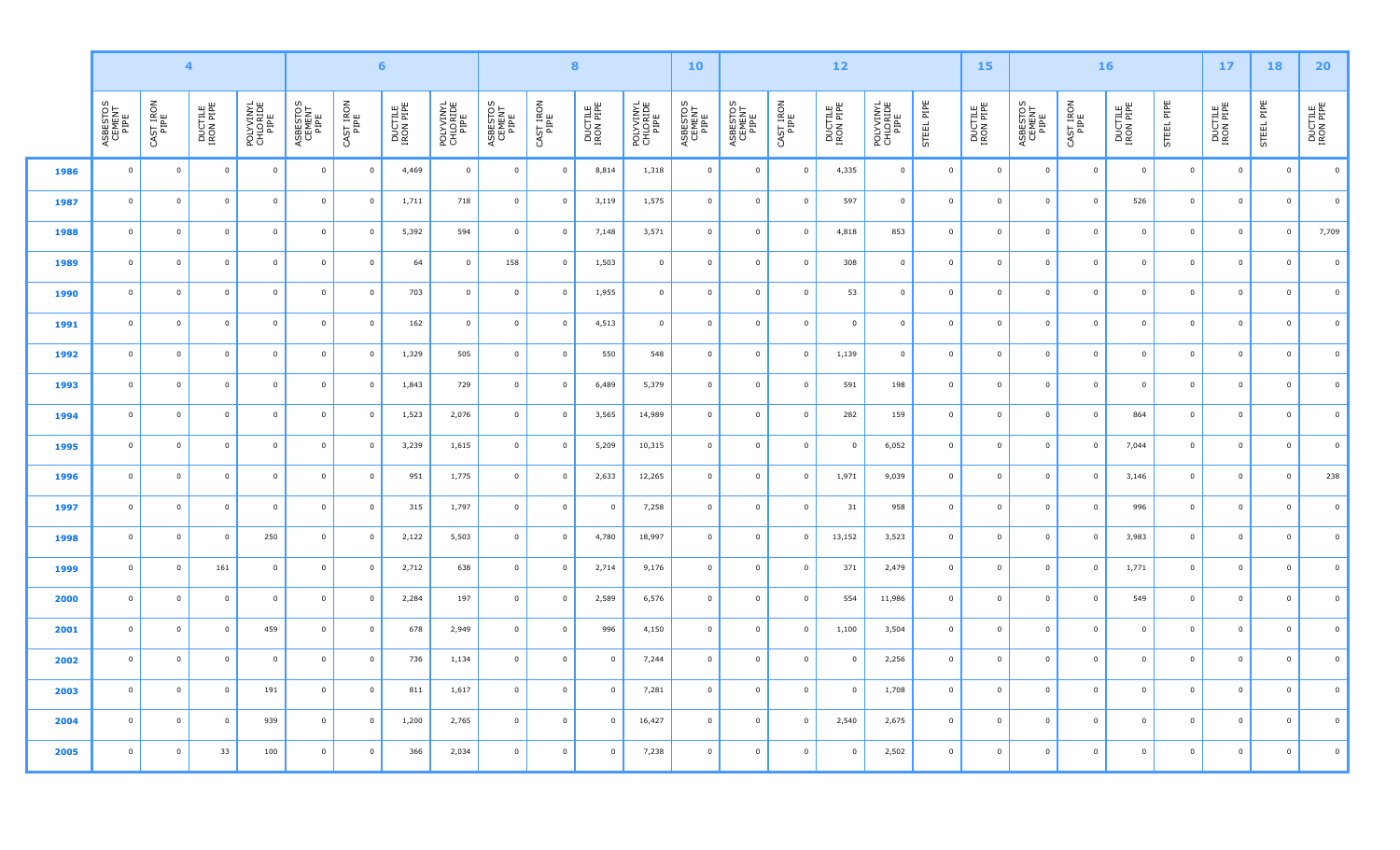| 24                   | <b>Total</b> |  |
|----------------------|--------------|--|
| DUCTILE<br>IRON PIPE |              |  |
| 0                    | 18,936       |  |
| 0                    | 8,246        |  |
| 0                    | 30,087       |  |
| 0                    | 2,032        |  |
| 0                    | 2,711        |  |
| 0                    | 4,675        |  |
| 0                    | 4,070        |  |
| 0                    | 15,230       |  |
| 0                    | 23,457       |  |
| 0                    | 33,474       |  |
| O                    | 32,018       |  |
| 0                    | 11,355       |  |
| 0                    | 52,311       |  |
| 0                    | 20,021       |  |
| 0                    | 24,735       |  |
| 0                    | 13,835       |  |
| 0                    | 11,370       |  |
| 0                    | 11,608       |  |
| 0                    | 26,545       |  |
| 0                    | 12,274       |  |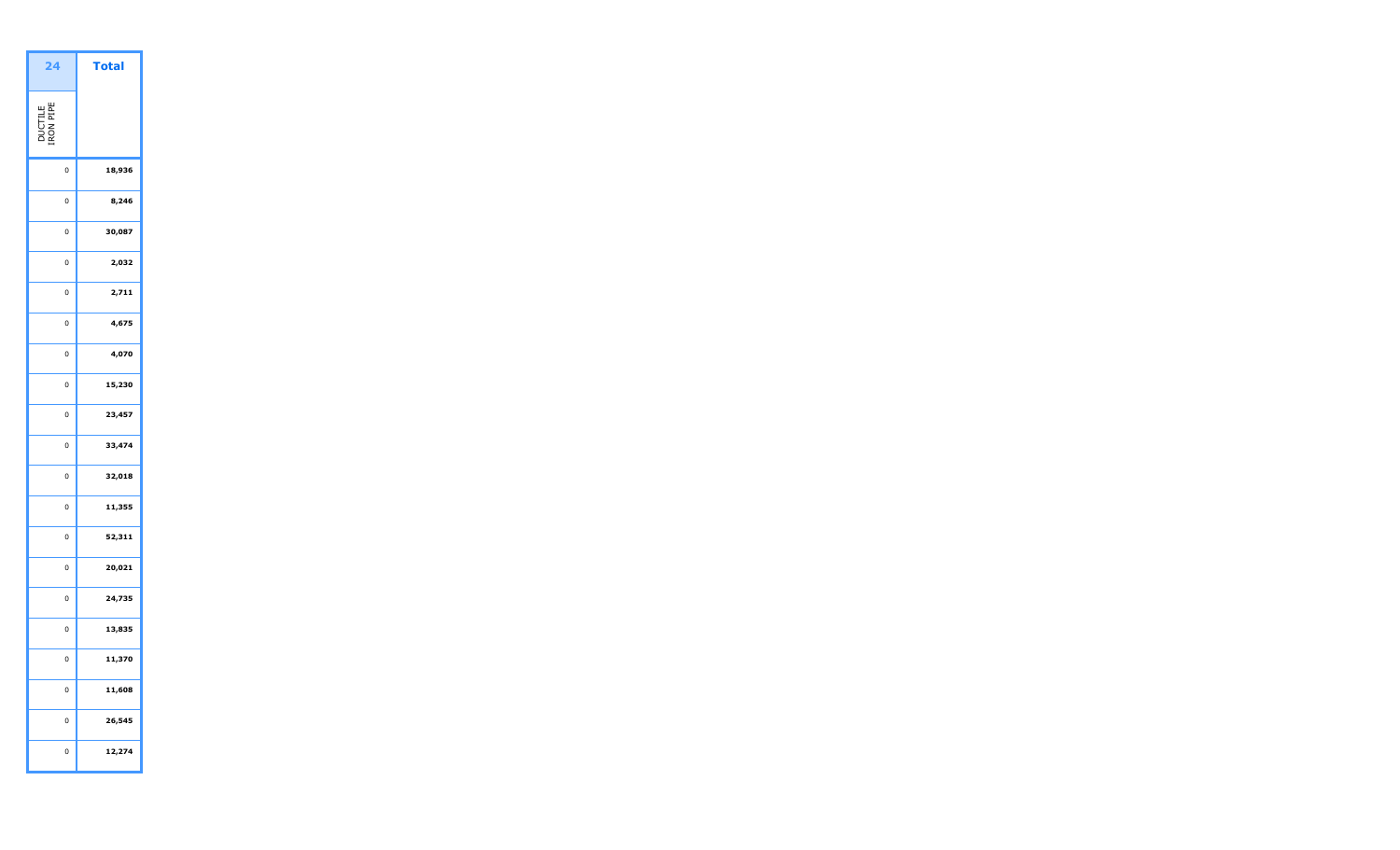|              |                            |                   | $\overline{\mathbf{4}}$ |                               |                            |                   | $6\phantom{1}$       |                               |                            |                   | $\bf{8}$                |                               | 10                         |                            |                   | $12$                 |                               |                | <b>15</b>            |                            |                   | 16                      |                     | 17                      | <b>18</b>               | 20                   |
|--------------|----------------------------|-------------------|-------------------------|-------------------------------|----------------------------|-------------------|----------------------|-------------------------------|----------------------------|-------------------|-------------------------|-------------------------------|----------------------------|----------------------------|-------------------|----------------------|-------------------------------|----------------|----------------------|----------------------------|-------------------|-------------------------|---------------------|-------------------------|-------------------------|----------------------|
|              | ASBESTOS<br>CEMENT<br>PIPE | CAST IRON<br>PIPE | DUCTILE<br>IRON PIPE    | POLYVINYL<br>CHLORIDE<br>PIPE | ASBESTOS<br>CEMENT<br>PIPE | CAST IRON<br>PIPE | DUCTILE<br>IRON PIPE | POLYVINYL<br>CHLORIDE<br>PIPE | ASBESTOS<br>CEMENT<br>PIPE | CAST IRON<br>PIPE | DUCTILE<br>IRON PIPE    | POLYVINYL<br>CHLORIDE<br>PIPE | ASBESTOS<br>CEMENT<br>PIPE | ASBESTOS<br>CEMENT<br>PIPE | CAST IRON<br>PIPE | DUCTILE<br>IRON PIPE | POLYVINYL<br>CHLORIDE<br>PIPE | STEEL PIPE     | DUCTILE<br>IRON PIPE | ASBESTOS<br>CEMENT<br>PIPE | CAST IRON<br>PIPE | DUCTILE<br>IRON PIPE    | STEEL PIPE          | DUCTILE<br>IRON PIPE    | STEEL PIPE              | DUCTILE<br>IRON PIPE |
| 2006         | $\overline{0}$             | $\mathbf 0$       | $\overline{0}$          | 244                           | $\overline{0}$             | $\mathbf 0$       | 92                   | 492                           | $\overline{0}$             | $\overline{0}$    | $\overline{0}$          | 794                           | $\overline{0}$             | $\overline{0}$             | $\overline{0}$    | $\overline{0}$       | $\overline{0}$                | $\overline{0}$ | $\overline{0}$       | $\overline{0}$             | $\overline{0}$    | $\overline{0}$          | $\mathbf{0}$        | $\overline{0}$          | $\overline{0}$          | $\overline{0}$       |
| 2007         | $\overline{0}$             | $\overline{0}$    | $\mathbf 0$             | $\overline{0}$                | $\mathbf{0}$               | $\overline{0}$    | 215                  | 573                           | $\overline{\mathbf{0}}$    | $\mathbf 0$       | $\overline{0}$          | 1,805                         | $\overline{0}$             | $\mathbf 0$                | $\overline{0}$    | $\overline{0}$       | $\overline{0}$                | $\mathbf 0$    | $\overline{0}$       | $\overline{0}$             | $\overline{0}$    | $\overline{0}$          | 0                   | $\overline{\mathbf{0}}$ | $\overline{0}$          | $\overline{0}$       |
| 2008         | $\overline{0}$             | $\overline{0}$    | $\mathbf 0$             | $\overline{0}$                | $\overline{0}$             | $\mathbf 0$       | 114                  | 1,529                         | $\overline{\mathbf{0}}$    | $\mathbf 0$       | $\overline{0}$          | 336                           | $\overline{0}$             | $\overline{0}$             | $\overline{0}$    | $\mathbf{0}$         | $\overline{0}$                | $\overline{0}$ | $\overline{0}$       | $\overline{0}$             | $\mathbf 0$       | $\overline{\mathbf{0}}$ | $\mathbf 0$         | $\overline{0}$          | $\overline{0}$          | $\overline{0}$       |
| 2009         | $\overline{0}$             | $\overline{0}$    | $\overline{0}$          | $\mathbf 0$                   | $\overline{0}$             | $\mathbf 0$       | 32                   | 2,174                         | $\overline{\mathbf{0}}$    | $\mathsf 0$       | $\overline{\mathbf{0}}$ | $\mathbf 0$                   | $\overline{0}$             | $\overline{0}$             | $\overline{0}$    | $\Omega$             | $\overline{0}$                | $\overline{0}$ | $\mathbf 0$          | $\overline{0}$             | $\mathsf 0$       | $\overline{\mathbf{0}}$ | $\mathsf{O}\xspace$ | $\overline{\mathbf{0}}$ | $\overline{\mathbf{0}}$ | $\overline{0}$       |
| 2010         | $\overline{0}$             | $\overline{0}$    | $\overline{0}$          | $\mathbf 0$                   | $\overline{0}$             | $\mathbf 0$       | 28                   | $\mathbf{0}$                  | $\overline{0}$             | $\mathbf 0$       | $\overline{0}$          | 85                            | $\overline{0}$             | $\mathbf 0$                | $\overline{0}$    | $\overline{0}$       | $\overline{0}$                | $\overline{0}$ | $\mathbf 0$          | $\overline{0}$             | $\mathsf 0$       | $\mathbf 0$             | $\mathbf{0}$        | $\overline{0}$          | $\overline{0}$          | $\overline{0}$       |
| 2011         | $\overline{0}$             | $\overline{0}$    | $\mathbf 0$             | $\mathbf 0$                   | $\overline{0}$             | $\mathbf 0$       | 338                  | $\mathbf 0$                   | $\overline{0}$             | $\mathbf 0$       | $\overline{0}$          | 3,447                         | $\overline{0}$             | $\overline{0}$             | $\overline{0}$    | $\overline{0}$       | 415                           | $\overline{0}$ | $\mathbf 0$          | $\overline{0}$             | $\overline{0}$    | 110                     | $\mathbf{0}$        | $\overline{0}$          | $\overline{0}$          | $\overline{0}$       |
| 2012         | $\Omega$                   | $\overline{0}$    | $\overline{0}$          | $\mathbf 0$                   | $\overline{0}$             | $\mathbf{0}$      | $\overline{0}$       | $\mathbf 0$                   | $\overline{0}$             | $\mathbf 0$       | 179                     | $\Omega$                      | $\overline{0}$             | $\overline{0}$             | $\overline{0}$    | $\Omega$             | $\overline{0}$                | $\mathbf{0}$   | $\overline{0}$       | $\Omega$                   | $\mathbf 0$       | $\overline{0}$          | $\mathbf 0$         | $\overline{0}$          | $\overline{0}$          | $\overline{0}$       |
| 2013         | $\overline{0}$             | $\overline{0}$    | $\overline{4}$          | $\overline{0}$                | $\overline{0}$             | $\mathbf 0$       | 70                   | $\mathbf{0}$                  | $\overline{0}$             | $\mathbf 0$       | $\overline{4}$          | $\overline{0}$                | $\overline{0}$             | $\overline{0}$             | $\overline{0}$    | 30                   | $\overline{0}$                | $\overline{0}$ | $\overline{0}$       | $\overline{0}$             | $\overline{0}$    | 13                      | $\mathbf{0}$        | $\overline{\mathbf{0}}$ | $\overline{0}$          | $\overline{0}$       |
| 2014         | $\Omega$                   | $\overline{0}$    | $\mathbf 0$             | 432                           | $\overline{0}$             | $\mathbf{0}$      | 228                  | 29                            | $\overline{0}$             | $\mathbf 0$       | 23                      | 3,791                         | $\overline{0}$             | $\mathbf 0$                | $\mathbf{0}$      | 994                  | $\overline{0}$                | $\mathbf{0}$   | $\overline{0}$       | $\overline{0}$             | $\overline{0}$    | 27                      | $\mathbf 0$         | $\overline{0}$          | $\mathbf{0}$            | $\overline{0}$       |
| 2015         | $\overline{0}$             | $\mathbf 0$       | $\overline{0}$          | 281                           | $\overline{0}$             | $\overline{0}$    | 296                  | 1,075                         | $\overline{0}$             | $\overline{0}$    | $\overline{0}$          | 3,444                         | $\overline{0}$             | $\overline{0}$             | $\overline{0}$    | $\overline{0}$       | 306                           | $\overline{0}$ | $\overline{0}$       | $\overline{0}$             | $\overline{0}$    | $\overline{0}$          | $\mathbf{0}$        | $\overline{0}$          | $\overline{0}$          | $\overline{0}$       |
| 2016         | $\overline{0}$             | $\overline{0}$    | $\overline{0}$          | 71                            | $\mathbf{0}$               | $\overline{0}$    | 331                  | $\mathbf{0}$                  | $\overline{\mathbf{0}}$    | $\mathbf 0$       | $\overline{0}$          | 1,697                         | $\overline{0}$             | $\overline{0}$             | $\overline{0}$    | $\overline{0}$       | $\overline{0}$                | $\overline{0}$ | $\overline{0}$       | $\overline{0}$             | $\overline{0}$    | $\overline{\mathbf{0}}$ | $\mathbf 0$         | $\overline{0}$          | $\overline{0}$          | $\overline{0}$       |
| 2017         | $\overline{0}$             | $\overline{0}$    | $\overline{0}$          | $\mathbf 0$                   | $\overline{0}$             | $\mathbf 0$       | 315                  | $\mathbf 0$                   | $\overline{0}$             | $\mathsf 0$       | $\overline{0}$          | 455                           | $\overline{0}$             | $\overline{0}$             | $\overline{0}$    | $\overline{0}$       | 393                           | $\mathbf 0$    | 10                   | $\overline{0}$             | $\overline{0}$    | 64                      | $\mathsf{O}\xspace$ | $\overline{\mathbf{0}}$ | 9                       | $\overline{0}$       |
| 2018         | $\Omega$                   | $\overline{0}$    | $\overline{0}$          | $\mathbf 0$                   | $\overline{0}$             | $\mathbf 0$       | 293                  | 40                            | $\overline{0}$             | $\mathbf 0$       | $\overline{0}$          | 2,655                         | $\overline{0}$             | $\overline{0}$             | $\overline{0}$    | $\Omega$             | 3,607                         | $\mathbf 0$    | $\mathbf 0$          | $\Omega$                   | $\mathbf 0$       | $\overline{0}$          | $\mathbf{0}$        | $\overline{0}$          | $\overline{0}$          | $\overline{0}$       |
| 2019         | $\Omega$                   | $\overline{0}$    | $\overline{0}$          | 487                           | $\Omega$                   | $\mathbf 0$       | 388                  | 41                            | $\Omega$                   | $\Omega$          | $\Omega$                | 4,591                         | $\overline{0}$             | $\overline{0}$             | $\Omega$          | $\Omega$             | 3,640                         | $\mathbf 0$    | $\Omega$             | $\Omega$                   | $\overline{0}$    | $\Omega$                | $\Omega$            | $\Omega$                | $\Omega$                | $\Omega$             |
| 2020         | $\overline{0}$             | $\overline{0}$    | $\mathbf 0$             | 1,035                         | $\mathbf{0}$               | $\mathbf 0$       | 182                  | 1,885                         | $\overline{0}$             | $\mathbf 0$       | $\overline{0}$          | $\overline{0}$                | $\overline{0}$             | $\overline{0}$             | $\overline{0}$    | $\overline{0}$       | 3,216                         | $\mathbf 0$    | $\overline{0}$       | $\overline{0}$             | $\overline{0}$    | $\overline{0}$          | $\mathbf{0}$        | $\overline{2}$          | $\overline{0}$          | $\overline{0}$       |
| 2021         | $\Omega$                   | $\overline{0}$    | $\mathbf 0$             | $\mathbf 0$                   | $\overline{0}$             | $\mathbf 0$       | $\overline{0}$       | 209                           | $\overline{0}$             | $\mathbf 0$       | $\overline{0}$          | 58                            | $\overline{0}$             | $\mathbf 0$                | $\overline{0}$    | $\Omega$             | 271                           | $\mathbf 0$    | $\overline{0}$       | $\overline{0}$             | $\overline{0}$    | $\mathbf 0$             | $\mathbf 0$         | $\overline{0}$          | $\mathbf{0}$            | $\overline{0}$       |
| <b>Total</b> | 2,938                      | 290               | 1,189                   | 4,487                         | 142,809                    | 6                 | 70,685               | 44,099                        | 128,408                    | 408               | 101,565                 | 166,633                       | 161                        | 92,253                     | 2,534             | 71,869               | 61,511                        | 74             | 10                   | 4,407                      | 9,103             | 33,835                  | 50                  | $\overline{\mathbf{2}}$ | 2,993                   | 7,947                |

3/15/2022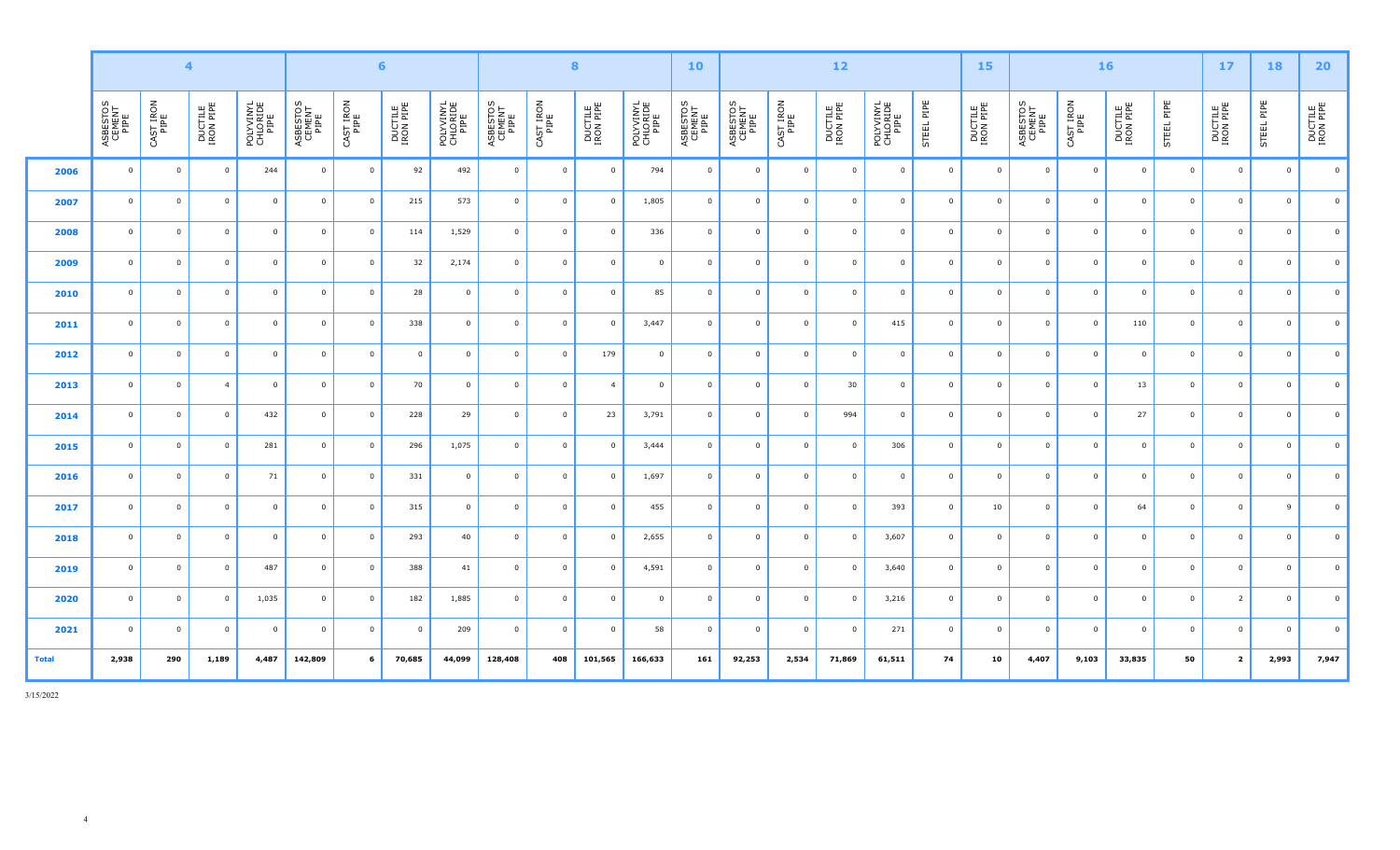| 'ota    | 24                   |
|---------|----------------------|
|         | DUCTILE<br>IRON PIPE |
| 1,621   | $\mathbf 0$          |
| 2,593   | 0                    |
| 1,978   | 0                    |
| 2,206   | $\mathbf 0$          |
| 112     | $\mathbf 0$          |
| 4,310   | $\mathbf 0$          |
| 179     | 0                    |
| 121     | 0                    |
| 5,524   | 0                    |
| 5,403   | $\overline{0}$       |
| 2,098   | $\mathbf 0$          |
| 1,246   | $\overline{0}$       |
| 6,595   | $\mathbf 0$          |
| 9,146   | 0                    |
| 6,319   | $\mathbf 0$          |
| 537     | $\mathbf{0}$         |
| 952,486 | 2,219                |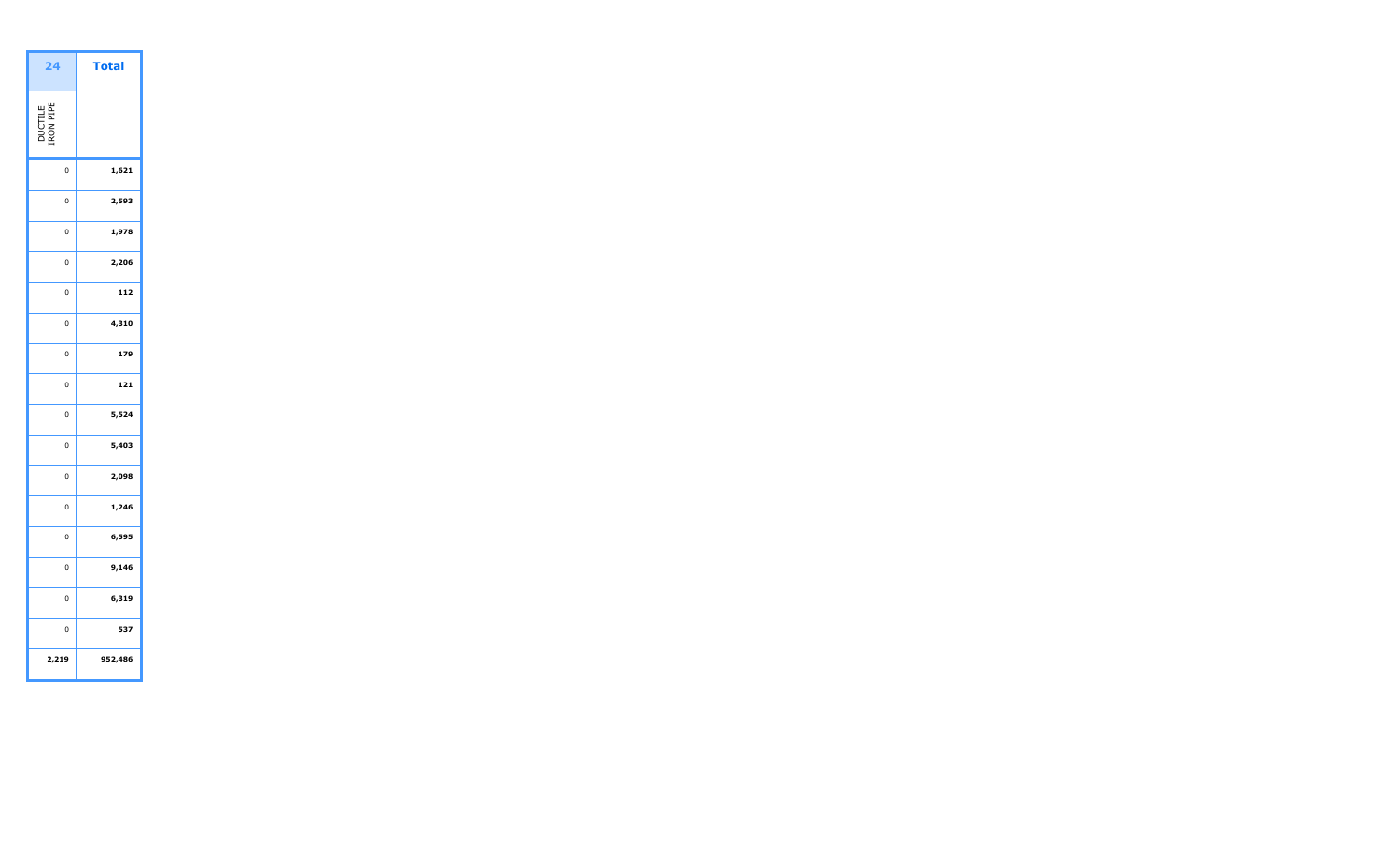# Sewer Pipe Installed By Year **SOUTHWEST METROPOLITAN W&S**



**Year Installed**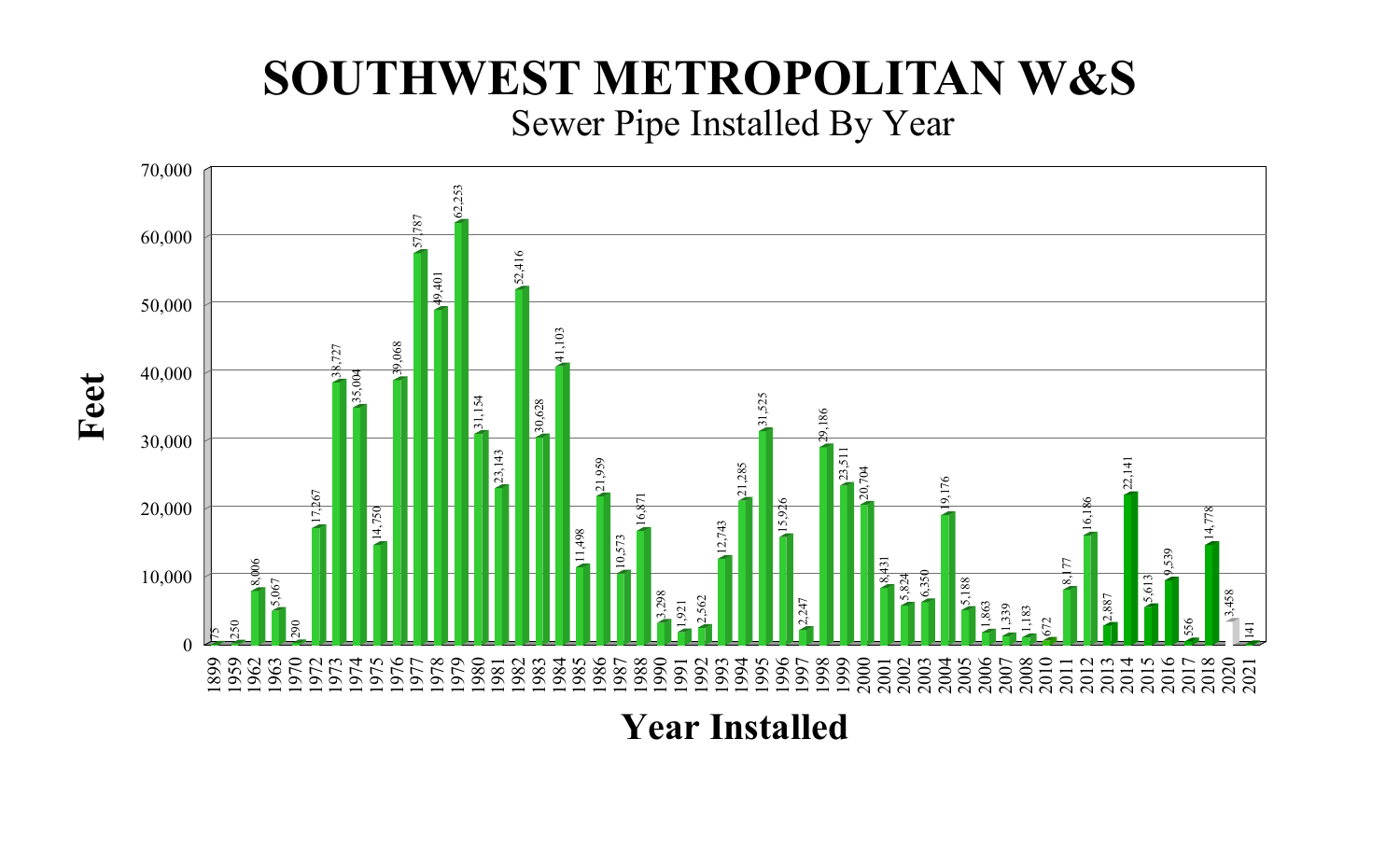# **Sewer Pipe Installed By Year**

|              |                                        |                                       |                         |                       |                        |                                        | 10 <sub>1</sub>       |                        | 12                                     |                                       |                        |                           | 15                     |                                       |                          |                       | 18                                                 |                          |                            |                          | 21                        |                            | 24                          | $272$                       | 33                          |                        |                            |                             |                            |
|--------------|----------------------------------------|---------------------------------------|-------------------------|-----------------------|------------------------|----------------------------------------|-----------------------|------------------------|----------------------------------------|---------------------------------------|------------------------|---------------------------|------------------------|---------------------------------------|--------------------------|-----------------------|----------------------------------------------------|--------------------------|----------------------------|--------------------------|---------------------------|----------------------------|-----------------------------|-----------------------------|-----------------------------|------------------------|----------------------------|-----------------------------|----------------------------|
|              | C-900<br>POLYVINYL<br>CHLORIDE<br>PIPE | Concrete Pipe<br>(non-reinforc<br>(ed | CURED IN<br>PLACE PIPE  | Polyvinyl<br>Chloride | Vitrified Clay<br>Pipe | C-900<br>POLYVINYL<br>CHLORIDE<br>PIPE | Polyvinyl<br>Chloride | Vitrified Clay<br>Pipe | C-900<br>POLYVINYL<br>CHLORIDE<br>PIPE | Concrete Pipe<br>(non-reinforc<br>(ed | CURED IN<br>PLACE PIPE | Polyvinyl<br>Chloride     | Vitrified Clay<br>Pipe | Concrete Pipe<br>(non-reinforc<br>(ed | CURED IN<br>PLACE PIPE   | Polyvinyl<br>Chloride | UV-CURED<br>SLIPLINED<br>REINFORCED<br>REINFORCETE | Vitrified Clay<br>Pipe   | CURED IN<br>PLACE PIPE     | Polyvinyl<br>Chloride    | Vitrified Clay<br>Pipe    | CURED IN<br>PLACE PIPE     | Polyvinyl<br>Chloride       | Vitrified Clay<br>Pipe      | Polyvinyl<br>Chloride       | CURED IN<br>PLACE PIPE | CURED IN<br>PLACE PIPE     | CURED IN<br>PLACE PIPE      | CURED IN<br>PLACE PIPE     |
| 1899         | 75                                     | $\bullet$                             | $\bullet$               | $\bullet$             | $\bullet$              | $\bullet$                              | $\bullet$             | $\bullet$              | $\bullet$                              | $\bullet$                             | $\bullet$              | $\mathbf{o}$              | $\mathbf{0}$           | $\mathbf{o}$                          | $\bullet$                | $\mathbf{0}$          | $\bullet$                                          | $\mathbf{o}$             | $\bullet$                  | $\bullet$                | $\bullet$                 | $\mathbf{o}$               | $\mathbf{o}$                | $\bullet$                   | $\bullet$                   | $\bullet$              | $\mathbf{o}$               | $\bullet$                   | $\bullet$                  |
| 1959         | $\bullet$                              | 250                                   | $\bullet$               | $\bullet$             | $\bullet$              | $\bullet$                              | $\bullet$             | $\bullet$              | $\bullet$                              | $\mathbf 0$                           | $\bullet$              | $\bullet$                 | $\bullet$              | $\bullet$                             | $\bullet$                | $\bullet$             | $\mathbf{o}$                                       | $\bullet$                | $\mathbf 0$                | $\bullet$                | $\mathbf 0$               | $\mathbf 0$                | $\pmb{\mathsf{o}}$          | $\mathbf 0$                 | $\overline{\mathbf{0}}$     | $\bullet$              | $\mathbf{o}$               | $\bullet$                   | $\mathbf 0$                |
| 1962         | $\bullet$                              | $\mathbf 0$                           | $\pmb{\mathsf{o}}$      | $\mathbf 0$           | 5,415                  | $\mathbf 0$                            | $\bullet$             | 977                    | $\bullet$                              | $\bullet$                             | $\bullet$              | $\bullet$                 | 1,614                  | $\mathbf{o}$                          | $\pmb{\mathsf{o}}$       | $\bullet$             | $\bullet$                                          | $\mathbf 0$              | $\mathbf 0$                | $\mathbf 0$              | $\pmb{\mathsf{o}}$        | $\mathbf 0$                | $\mathbf 0$                 | $\mathbf{o}$                | $\overline{\mathbf{0}}$     | $\bullet$              | $\mathbf{o}$               | $\mathbf 0$                 | $\mathbf 0$                |
| 1963         | $\bullet$                              | $\mathbf 0$                           | $\bullet$               | $\mathbf{o}$          | 3,105                  | $\mathbf{o}$                           | $\bullet$             | 1,025                  | $\bullet$                              | 178                                   | $\bullet$              | $\bullet$                 | 759                    | $\bullet$                             | $\bullet$                | $\bullet$             | $\bullet$                                          | $\mathbf{o}$             | $\mathbf{o}$               | $\mathbf{o}$             | $\mathbf 0$               | $\pmb{\mathsf{o}}$         | $\mathbf{o}$                | $\mathbf 0$                 | $\mathbf 0$                 | $\bullet$              | $\mathbf 0$                | $\mathbf{o}$                | $\pmb{\mathsf{o}}$         |
| 1970         | $\bullet$                              | 0                                     | $\bullet$               | $\bullet$             | 290                    | $\mathbf{o}$                           | $\bullet$             | $\bullet$              | $\bullet$                              | $\bullet$                             | $\bullet$              | $\bullet$                 | $\bullet$              | $\bullet$                             | $\bullet$                | $\bullet$             | $\bullet$                                          | $\bullet$                | $\mathbf 0$                | $\mathbf{o}$             | $\pmb{\mathsf{o}}$        | $\mathbf 0$                | $\mathbf 0$                 | $\mathbf 0$                 | $\bullet$                   | $\bullet$              | $\mathbf{o}$               | $\mathbf{o}$                | $\mathbf 0$                |
| 1972         | $\bullet$                              | $\pmb{\mathsf{o}}$                    | $\mathbf{o}$            | 17,267                | $\bullet$              | $\pmb{\mathsf{o}}$                     | $\bullet$             | $\bullet$              | $\mathbf{o}$                           | $\bullet$                             | $\bullet$              | $\bullet$                 | $\bullet$              | $\bullet$                             | $\bullet$                | $\bullet$             | $\bullet$                                          | $\mathbf 0$              | $\mathbf 0$                | $\mathbf{o}$             | $\mathbf{o}$              | $\mathbf 0$                | $\mathbf{o}$                | $\mathbf{o}$                | $\mathbf{o}$                | $\bullet$              | $\mathbf 0$                | $\mathbf 0$                 | $\mathbf{o}$               |
| 1973         | $\bullet$                              | $\mathbf{o}$                          | $\bullet$               | 2,556                 | 33,150                 | $\mathbf{o}$                           | $\mathbf 0$           | $\mathbf 0$            | $\bullet$                              | $\mathbf{o}$                          | $\bullet$              | $\mathbf{o}$              | 3,021                  | $\mathbf{o}$                          | $\mathbf{o}$             | $\mathbf{o}$          | $\mathbf{o}$                                       | $\mathbf 0$              | $\mathbf 0$                | $\bullet$                | $\mathbf{o}$              | $\mathbf 0$                | $\mathbf{o}$                | $\mathbf 0$                 | $\mathbf 0$                 | $\bullet$              | $\mathbf 0$                | $\mathbf{o}$                | $\mathbf 0$                |
| 1974         | $\bullet$                              | $\mathbf{o}$                          | $\bullet$               | 15,742                | 17,700                 | $\mathbf 0$                            | $\mathbf{o}$          | $\bullet$              | $\bullet$                              | $\mathbf{o}$                          | $\bullet$              | $\mathbf{o}$              | 1,562                  | $\bullet$                             | $\bullet$                | $\mathbf{o}$          | $\bullet$                                          | $\bullet$                | $\mathbf{o}$               | $\bullet$                | $\mathbf{o}$              | $\mathbf 0$                | $\mathbf 0$                 | $\mathbf{o}$                | $\mathbf 0$                 | $\bullet$              | $\mathbf 0$                | $\mathbf 0$                 | $\pmb{\mathsf{o}}$         |
| 1975         | $\bullet$                              | $\mathbf{o}$                          | $\mathbf{o}$            | 6,022                 | 8,728                  | $\mathbf{o}$                           | $\bullet$             | $\bullet$              | $\mathbf{o}$                           | $\bullet$                             | $\bullet$              | $\mathbf{o}$              | $\bullet$              | $\mathbf{o}$                          | $\bullet$                | $\bullet$             | $\mathbf{o}$                                       | $\bullet$                | $\mathbf{o}$               | $\mathbf{o}$             | $\bullet$                 | $\mathbf 0$                | $\mathbf{o}$                | $\overline{\mathbf{0}}$     | $\overline{\mathbf{0}}$     | $\bullet$              | $\mathbf{o}$               | $\bullet$                   | $\mathbf 0$                |
| 1976         | $\bullet$                              | $\pmb{\mathsf{o}}$                    | $\bullet$               | 4,082                 | 21,078                 | $\mathbf 0$                            | $\mathbf 0$           | $\bullet$              | $\mathbf{o}$                           | $\pmb{\mathsf{o}}$                    | $\bullet$              | $\bullet$                 | 2,126                  | $\bullet$                             | $\bullet$                | $\mathbf{0}$          | $\bullet$                                          | 3,222                    | $\mathbf 0$                | $\mathbf{o}$             | 6,057                     | $\pmb{\mathsf{o}}$         | $\mathbf 0$                 | 2,504                       | $\mathbf 0$                 | $\mathbf 0$            | $\mathbf 0$                | $\mathbf 0$                 | $\pmb{\mathsf{o}}$         |
| 1977         | $\bullet$                              | $\mathbf 0$                           | $\pmb{\mathsf{o}}$      | 46,999                | 1,419                  | $\mathbf 0$                            | $\mathbf 0$           | $\bullet$              | $\bullet$                              | $\mathbf{o}$                          | $\bullet$              | $\bullet$                 | 9,077                  | $\mathbf{o}$                          | $\bullet$                | $\mathbf{0}$          | $\bullet$                                          | 162                      | $\mathbf 0$                | $\mathbf 0$              | 130                       | $\mathbf 0$                | $\mathbf 0$                 | $\mathbf 0$                 | $\bullet$                   | $\bullet$              | $\mathbf 0$                | $\mathbf 0$                 | $\mathbf{o}$               |
| 1978         | $\bullet$                              | $\pmb{\mathsf{o}}$                    | $\mathbf{o}$            | 37,966                | 171                    | $\mathbf{o}$                           | $\mathbf{o}$          | 3,047                  | $\bullet$                              | $\bullet$                             | $\bullet$              | $\mathbf{o}$              | 840                    | $\mathbf{o}$                          | $\bullet$                | $\bullet$             | $\bullet$                                          | 3,585                    | $\mathbf 0$                | $\mathbf{o}$             | 3,277                     | $\mathbf 0$                | $\mathbf 0$                 | 515                         | $\mathbf{o}$                | $\bullet$              | $\mathbf 0$                | $\bullet$                   | $\mathbf 0$                |
| 1979         | $\bullet$                              | $\pmb{\mathsf{o}}$                    | $\pmb{\mathsf{o}}$      | 60,578                | $\bullet$              | $\mathbf{o}$                           | 1,447                 | $\mathbf 0$            | $\mathbf{o}$                           | $\mathbf{o}$                          | $\bullet$              | $\bullet$                 | 228                    | $\mathbf{o}$                          | $\mathbf{o}$             | $\mathbf{o}$          | $\mathbf 0$                                        | $\mathbf 0$              | $\mathbf 0$                | $\mathbf 0$              | $\bullet$                 | $\mathbf 0$                | $\mathbf{o}$                | $\mathbf{o}$                | $\mathbf 0$                 | $\bullet$              | $\mathbf 0$                | $\mathbf 0$                 | $\mathbf{o}$               |
| 1980         | $\bullet$                              | $\mathbf 0$                           | $\mathbf{o}$            | 31,154                | $\bullet$              | $\mathbf{o}$                           | $\bullet$             | $\bullet$              | $\bullet$                              | $\mathbf{o}$                          | $\bullet$              | $\mathbf{o}$              | $\bullet$              | $\bullet$                             | $\bullet$                | $\bullet$             | $\bullet$                                          | $\mathbf{o}$             | $\mathbf 0$                | $\mathbf 0$              | $\mathbf{o}$              | $\mathbf 0$                | $\mathbf 0$                 | $\mathbf{o}$                | $\bullet$                   | $\bullet$              | $\mathbf 0$                | $\mathbf 0$                 | $\mathbf{o}$               |
| 1981         | $\bullet$                              | $\pmb{\mathsf{o}}$                    | 0                       | 21,647                | $\mathbf{o}$           | $\mathbf{o}$                           | 1,496                 | $\bullet$              | $\mathbf 0$                            | $\bullet$                             | $\bullet$              | $\bullet$                 | $\bullet$              | $\bullet$                             | $\bullet$                | $\bullet$             | $\bullet$                                          | $\bullet$                | $\mathbf 0$                | $\bullet$                | $\pmb{\mathsf{o}}$        | $\mathbf 0$                | $\mathbf 0$                 | $\mathbf 0$                 | $\bullet$                   | $\bullet$              | $\mathbf 0$                | $\mathbf 0$                 | $\mathbf 0$                |
| 1982         | $\bullet$                              | $\mathbf{o}$                          | $\mathbf 0$             | 38,638                | $\bullet$              | $\pmb{\mathsf{o}}$                     | 4,070                 | $\bullet$              | $\mathbf{o}$                           | $\pmb{\mathsf{o}}$                    | $\bullet$              | 9,655                     | 53                     | $\mathbf 0$                           | $\pmb{\mathsf{o}}$       | $\mathbf 0$           | $\bullet$                                          | $\mathbf 0$              | $\mathbf{o}$               | $\mathbf 0$              | $\pmb{\mathsf{o}}$        | $\mathbf{o}$               | $\pmb{\circ}$               | $\mathbf{o}$                | $\mathbf 0$                 | $\bullet$              | $\pmb{\mathsf{o}}$         | $\mathbf 0$                 | $\mathbf 0$                |
| 1983         | 515                                    | $\mathbf 0$                           | $\bullet$               | 29,811                | 302                    | $\mathbf{o}$                           | $\bullet$             | $\bullet$              | $\bullet$                              | $\bullet$                             | $\bullet$              | $\bullet$                 | $\bullet$              | $\bullet$                             | $\bullet$                | $\bullet$             | $\bullet$                                          | $\mathbf{o}$             | $\bullet$                  | $\bullet$                | $\bullet$                 | $\mathbf 0$                | $\mathbf{o}$                | $\mathbf 0$                 | $\bullet$                   | $\bullet$              | $\mathbf 0$<br>$\mathbf 0$ | $\mathbf{o}$<br>$\mathbf 0$ | $\mathbf 0$<br>$\mathbf 0$ |
| 1984         | 448<br>285                             | 0<br>$\pmb{\mathsf{o}}$               | 0<br>$\pmb{\mathsf{o}}$ | 38,361<br>10,218      | 13<br>$\bullet$        | $\bullet$<br>$\mathbf{o}$              | 1,574<br>995          | $\bullet$<br>$\bullet$ | $\bullet$<br>$\mathbf{o}$              | $\bullet$<br>$\mathbf{o}$             | $\bullet$<br>$\bullet$ | $\mathbf{o}$<br>$\bullet$ | 396<br>$\bullet$       | $\bullet$<br>$\bullet$                | $\bullet$<br>$\mathbf 0$ | 311<br>$\bullet$      | $\bullet$<br>$\bullet$                             | $\bullet$<br>$\mathbf 0$ | $\mathbf 0$<br>$\mathbf 0$ | $\bullet$<br>$\mathbf 0$ | $\bullet$<br>$\mathbf{o}$ | $\mathbf 0$<br>$\mathbf 0$ | $\mathbf 0$<br>$\mathbf{o}$ | $\mathbf{o}$<br>$\mathbf 0$ | $\mathbf{o}$<br>$\mathbf 0$ | $\bullet$<br>$\bullet$ | $\mathbf 0$                | $\mathbf 0$                 | $\mathbf 0$                |
| 1985<br>1986 | $\bullet$                              | $\mathbf 0$                           | $\bullet$               | 21,959                | $\bullet$              | $\bullet$                              | $\bullet$             | $\bullet$              | $\bullet$                              | $\bullet$                             | $\bullet$              | $\bullet$                 | $\bullet$              | $\bullet$                             | $\bullet$                | $\mathbf{0}$          | $\bullet$                                          | $\bullet$                | $\mathbf 0$                | $\mathbf{o}$             | $\mathbf{o}$              | $\mathbf 0$                | $\mathbf 0$                 | $\mathbf 0$                 | $\bullet$                   | $\bullet$              | $\mathbf{o}$               | $\bullet$                   | $\bullet$                  |
| 1987         | $\bullet$                              | $\pmb{\mathsf{o}}$                    | $\pmb{\mathsf{o}}$      | 10,573                | $\bullet$              | $\mathbf{o}$                           | $\bullet$             | $\bullet$              | $\mathbf{o}$                           | $\bullet$                             | $\bullet$              | $\bullet$                 | $\bullet$              | $\bullet$                             | $\bullet$                | $\bullet$             | $\bullet$                                          | $\bullet$                | $\mathbf{o}$               | $\bullet$                | $\bullet$                 | $\mathbf 0$                | $\pmb{\mathsf{o}}$          | $\mathbf{o}$                | $\overline{\mathbf{0}}$     | $\bullet$              | $\mathbf 0$                | $\mathbf 0$                 | $\mathbf 0$                |
| 1988         | $\bullet$                              | $\mathbf 0$                           | $\mathbf{o}$            | 8,753                 | $\bullet$              | $\mathbf 0$                            | $\bullet$             | $\bullet$              | $\mathbf 0$                            | $\bullet$                             | $\bullet$              | $\bullet$                 | 345                    | $\bullet$                             | $\bullet$                | 5,260                 | $\bullet$                                          | $\mathbf 0$              | $\mathbf 0$                | 302                      | $\mathbf{o}$              | $\mathbf 0$                | 442                         | $\overline{\mathbf{0}}$     | 153                         | $\bullet$              | $\mathbf 0$                | $\bullet$                   | $\pmb{\mathsf{o}}$         |
| 1990         | $\bullet$                              | $\mathbf 0$                           | $\mathbf{o}$            | 608                   | $\mathbf{o}$           | $\mathbf{o}$                           | 2,690                 | $\bullet$              | $\bullet$                              | $\bullet$                             | $\bullet$              | $\bullet$                 | $\bullet$              | $\bullet$                             | $\bullet$                | $\bullet$             | $\mathbf{o}$                                       | $\mathbf{o}$             | $\mathbf 0$                | $\mathbf{o}$             | $\mathbf{o}$              | $\mathbf 0$                | $\mathbf{o}$                | $\mathbf 0$                 | $\bullet$                   | $\bullet$              | $\mathbf 0$                | $\bullet$                   | $\mathbf 0$                |
| 1991         | $\bullet$                              | $\mathbf 0$                           | $\mathbf 0$             | 1,921                 | $\pmb{\mathsf{o}}$     | $\pmb{\mathsf{o}}$                     | $\bullet$             | $\bullet$              | $\mathbf 0$                            | $\mathbf{o}$                          | $\mathbf 0$            | $\bullet$                 | $\mathbf{o}$           | $\bullet$                             | $\mathbf 0$              | $\mathbf 0$           | $\bullet$                                          | $\mathbf{o}$             | $\mathbf 0$                | $\mathbf{o}$             | $\mathbf{o}$              | $\mathbf 0$                | $\mathbf 0$                 | $\mathbf 0$                 | $\bullet$                   | $\bullet$              | $\mathbf{o}$               | $\mathbf 0$                 | $\mathbf 0$                |
| 1992         | $\bullet$                              | $\pmb{\mathsf{o}}$                    | $\bullet$               | 2,562                 | $\mathbf{o}$           | $\mathbf{o}$                           | $\mathbf 0$           | $\bullet$              | $\bullet$                              | $\mathbf{o}$                          | $\bullet$              | $\bullet$                 | $\mathbf{o}$           | $\mathbf{o}$                          | $\bullet$                | $\mathbf{o}$          | $\bullet$                                          | $\mathbf{o}$             | $\mathbf 0$                | $\mathbf{o}$             | $\mathbf{o}$              | $\mathbf 0$                | $\pmb{\circ}$               | $\mathbf{o}$                | $\mathbf 0$                 | $\bullet$              | $\mathbf 0$                | $\bullet$                   | $\bullet$                  |
| 1993         | 10,983                                 | $\mathbf{o}$                          | $\pmb{\mathsf{o}}$      | 1,760                 | $\bullet$              | $\mathbf{o}$                           | $\mathbf 0$           | $\bullet$              | $\bullet$                              | $\bullet$                             | $\bullet$              | $\bullet$                 | $\bullet$              | $\bullet$                             | $\bullet$                | $\bullet$             | $\bullet$                                          | $\mathbf{o}$             | $\mathbf 0$                | $\mathbf{o}$             | $\mathbf{o}$              | $\mathbf 0$                | $\mathbf 0$                 | $\mathbf 0$                 | $\mathbf 0$                 | $\bullet$              | $\mathbf 0$                | $\mathbf{o}$                | $\bullet$                  |
| 1994         | 20,423                                 | $\pmb{\mathsf{o}}$                    | $\mathbf{o}$            | 862                   | $\bullet$              | $\mathbf{o}$                           | $\mathbf 0$           | $\bullet$              | $\mathbf{o}$                           | $\mathbf{o}$                          | $\mathbf 0$            | $\bullet$                 | $\mathbf{o}$           | $\bullet$                             | $\mathbf{o}$             | $\bullet$             | $\bullet$                                          | $\mathbf{o}$             | $\mathbf 0$                | $\mathbf 0$              | $\mathbf{o}$              | $\mathbf 0$                | $\mathbf{o}$                | $\mathbf 0$                 | $\mathbf{o}$                | $\bullet$              | $\mathbf 0$                | $\mathbf{o}$                | $\mathbf 0$                |
| 1995         | 5,090                                  | $\pmb{\mathsf{o}}$                    | $\mathbf 0$             | 14,855                | $\pmb{\mathsf{o}}$     | $\mathbf{o}$                           | 1,525                 | $\mathbf 0$            | $\mathbf{o}$                           | $\mathbf 0$                           | $\mathbf 0$            | $\mathbf{o}$              | $\bullet$              |                                       | $\mathbf{o}$             | 2,962                 | $\mathbf{o}$                                       | $\pmb{\mathsf{o}}$       | $\mathbf{o}$               | 1,497                    | $\mathbf 0$               | $\mathbf{o}$               | 5,596                       | $\mathbf{o}$                | $\pmb{\mathsf{o}}$          | $\mathbf{o}$           | $\mathbf{o}$               |                             | $\pmb{\mathsf{o}}$         |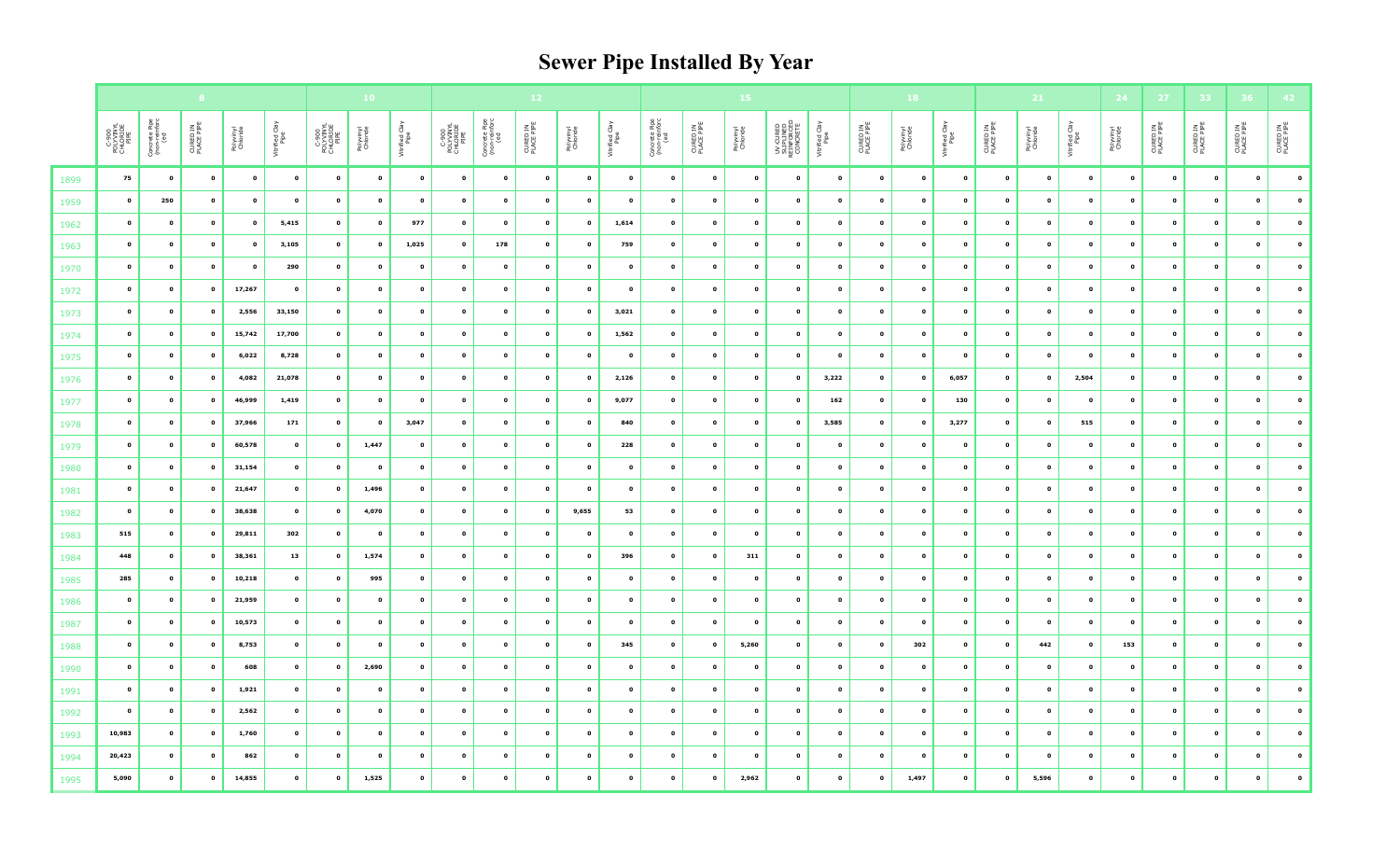|      | 42                                 | 45                     | 48                     | 60                     | <b>Total</b> |
|------|------------------------------------|------------------------|------------------------|------------------------|--------------|
|      | SPIROLITE<br>POLYETHYLIN<br>E PIPE | CURED IN<br>PLACE PIPE | CURED IN<br>PLACE PIPE | CURED IN<br>PLACE PIPE |              |
| 1899 | o                                  | o                      | o                      | o                      | 75           |
| 1959 | o                                  | o                      | o                      | o                      | 250          |
| 1962 | 0                                  | 0                      | 0                      | o                      | 8,006        |
| 1963 | o                                  | o                      | o                      | o                      | 5,067        |
| 1970 | o                                  | o                      | o                      | o                      | 290          |
| 1972 | 0                                  | 0                      | o                      | o                      | 17,267       |
| 1973 | 0                                  | 0                      | 0                      | o                      | 38,727       |
| 1974 | o                                  | $\mathbf{o}$           | o                      | o                      | 35,004       |
| 1975 | 0                                  | 0                      | 0                      | $\mathbf 0$            | 14,750       |
| 1976 | 0                                  | 0                      | 0                      | o                      | 39,068       |
| 1977 | o                                  | o                      | o                      | o                      | 57,787       |
| 1978 | 0                                  | 0                      | 0                      | $\mathbf 0$            | 49,401       |
| 1979 | o                                  | o                      | o                      | o                      | 62,253       |
| 1980 | o                                  | $\mathbf{o}$           | o                      | o                      | 31,154       |
| 1981 | 0                                  | 0                      | 0                      | o                      | 23,143       |
| 1982 | o                                  | o                      | o                      | o                      | 52,416       |
| 1983 | o                                  | o                      | o                      | $\mathbf{o}$           | 30,628       |
| 1984 | 0                                  | 0                      | 0                      | o                      | 41,103       |
| 1985 | o                                  | o                      | o                      | o                      | 11,498       |
| 1986 | o                                  | o                      | o                      | o                      | 21,959       |
| 1987 | 0                                  | 0                      | 0                      | o                      | 10,573       |
| 1988 | 1,616                              | o                      | o                      | o                      | 16,871       |
| 1990 | o                                  | o                      | o                      | o                      | 3,298        |
| 1991 | 0                                  | 0                      | 0                      | o                      | 1,921        |
| 1992 | o                                  | o                      | o                      | o                      | 2,562        |
| 1993 | o                                  | o                      | o                      | o                      | 12,743       |
| 1994 | 0                                  | 0                      | 0                      | o                      | 21,285       |
| 1995 | o                                  | o                      | o                      | o                      | 31,525       |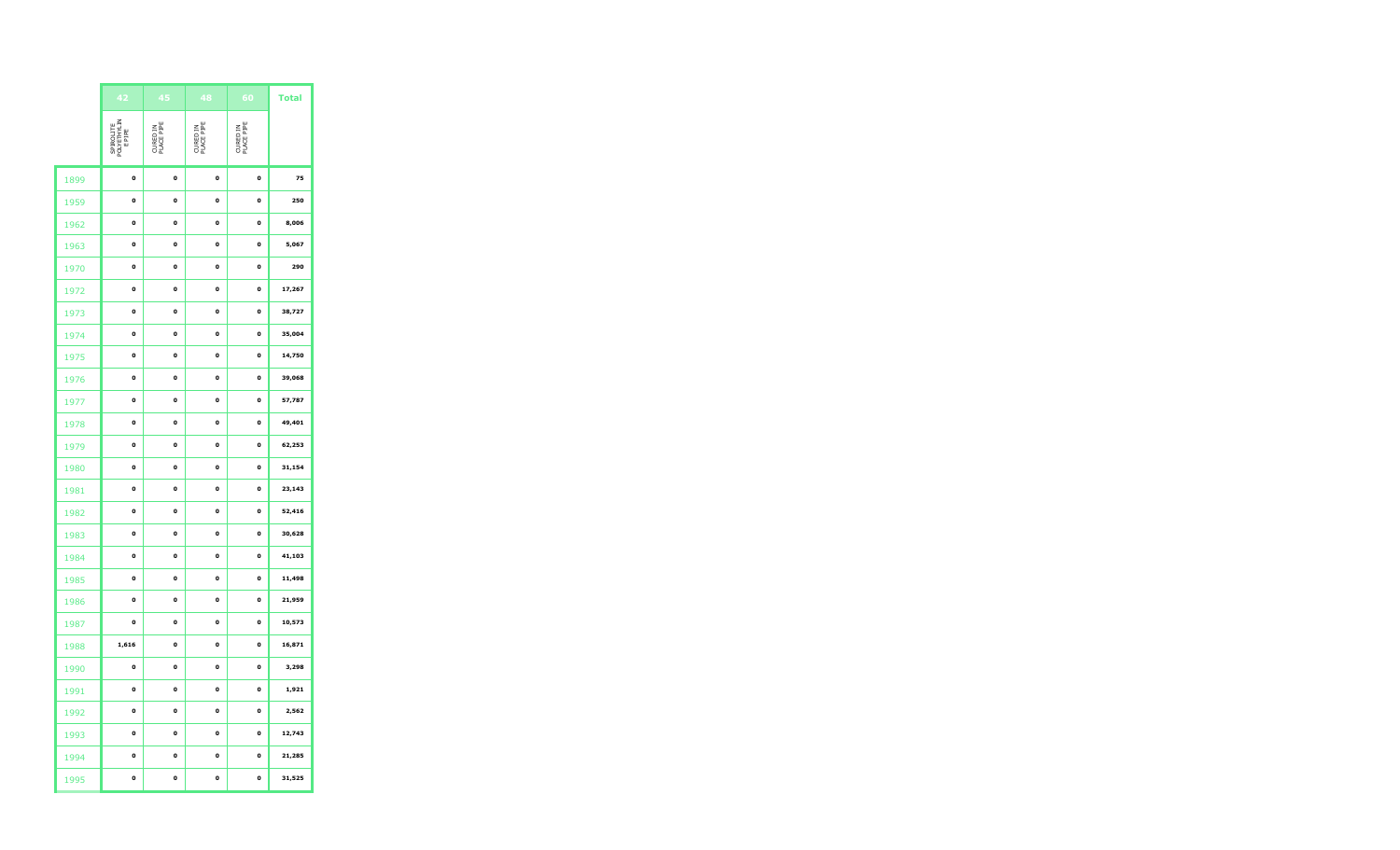|              |                                        |                                       |                        |                       |                        |                                        | 10 <sub>1</sub>       |                        |                                        | $12$                                  |                        |                       |                        |                                       |                        | 15                    |                                                    |                        |                        | 18                    |                        |                        | 21                    |                        | 24                    | 27 <sub>2</sub>        | 33                     |                        |                        |
|--------------|----------------------------------------|---------------------------------------|------------------------|-----------------------|------------------------|----------------------------------------|-----------------------|------------------------|----------------------------------------|---------------------------------------|------------------------|-----------------------|------------------------|---------------------------------------|------------------------|-----------------------|----------------------------------------------------|------------------------|------------------------|-----------------------|------------------------|------------------------|-----------------------|------------------------|-----------------------|------------------------|------------------------|------------------------|------------------------|
|              | C-900<br>POLYVINYL<br>CHLORIDE<br>PIPE | Concrete Pipe<br>(non-reinforc<br>(ed | CURED IN<br>PLACE PIPE | Polyvinyl<br>Chloride | Vitrified Clay<br>Pipe | C-900<br>POLYVINYL<br>CHLORIDE<br>PIPE | Polyvinyl<br>Chloride | Vitrified Clay<br>Pipe | C-900<br>POLYVINYL<br>CHLORIDE<br>PIPE | Concrete Pipe<br>(non-reinforc<br>(ed | CURED IN<br>PLACE PIPE | Polyvinyl<br>Chloride | Vitrified Clay<br>Pipe | Concrete Pipe<br>(non-reinforc<br>(ed | CURED IN<br>PLACE PIPE | Polyvinyl<br>Chloride | UV-CURED<br>SLIPLINED<br>REINFORCED<br>REINFORCETE | Vitrified Clay<br>Pipe | CURED IN<br>PLACE PIPE | Polyvinyl<br>Chloride | Vitrified Clay<br>Pipe | CURED IN<br>PLACE PIPE | Polyvinyl<br>Chloride | Vitrified Clay<br>Pipe | Polyvinyl<br>Chloride | CURED IN<br>PLACE PIPE | CURED IN<br>PLACE PIPE | CURED IN<br>PLACE PIPE | CURED IN<br>PLACE PIPE |
| 1996         | 9,494                                  | $\mathbf{o}$                          | $\mathbf{o}$           | 3,548                 | $\bullet$              | 2,884                                  | $\bullet$             | $\bullet$              | $\bullet$                              | $\bullet$                             | $\bullet$              | $\bullet$             | $\mathbf{o}$           | $\mathbf{o}$                          | $\bullet$              | $\bullet$             | $\bullet$                                          | $\mathbf{o}$           | $\bullet$              | $\bullet$             | $\mathbf{o}$           | $\bullet$              | $\bullet$             | $\bullet$              | $\bullet$             | $\bullet$              | $\bullet$              | $\mathbf{o}$           | $\bullet$              |
| 1997         | 2,247                                  | $\mathbf{o}$                          | $\bullet$              | $\mathbf{o}$          | $\bullet$              | $\mathbf 0$                            | $\bullet$             | $\bullet$              | $\bullet$                              | $\bullet$                             | $\bullet$              | $\bullet$             | $\bullet$              | $\bullet$                             | $\bullet$              | $\mathbf 0$           | $\bullet$                                          | $\mathbf{o}$           | $\mathbf 0$            | $\bullet$             | $\mathbf{o}$           | $\bullet$              | $\mathbf{o}$          | $\mathbf{o}$           | $\bullet$             | $\bullet$              | $\bullet$              | $\bullet$              | $\mathbf{o}$           |
| 1998         | 23,831                                 | $\mathbf{o}$                          | $\mathbf{o}$           | 3,189                 | $\mathbf{o}$           | 532                                    | 284                   | $\mathbf{o}$           | 821                                    | $\bullet$                             | $\mathbf{o}$           | 529                   | $\bullet$              | $\bullet$                             | $\mathbf{o}$           | $\mathbf{o}$          | $\mathbf{o}$                                       | $\mathbf 0$            | $\mathbf 0$            | $\mathbf{o}$          | $\mathbf{o}$           | $\bullet$              | $\mathbf 0$           | $\mathbf 0$            | $\mathbf{o}$          | $\bullet$              | $\mathbf{o}$           | $\mathbf{o}$           | $\mathbf 0$            |
| 1999         | 11,458                                 | $\bullet$                             | $\mathbf{o}$           | 9,986                 | $\bullet$              | 1,566                                  | 501                   | $\mathbf{o}$           | $\mathbf 0$                            | $\bullet$                             | $\bullet$              | $\bullet$             | $\bullet$              | $\mathbf{o}$                          | $\mathbf{o}$           | $\mathbf{o}$          | $\bullet$                                          | $\mathbf{o}$           | $\mathbf 0$            | $\mathbf 0$           | $\mathbf{o}$           | $\mathbf 0$            | $\mathbf 0$           | $\mathbf 0$            | $\mathbf 0$           | $\bullet$              | $\bullet$              | $\mathbf{o}$           | $\bullet$              |
| 2000         | 12,194                                 | $\mathbf{o}$                          | $\mathbf{o}$           | 7,552                 | $\bullet$              | $\mathbf 0$                            | $\mathbf{o}$          | $\bullet$              | $\mathbf{o}$                           | $\bullet$                             | $\bullet$              | $\bullet$             | $\bullet$              | $\mathbf{o}$                          | $\bullet$              | 958                   | $\bullet$                                          | $\mathbf{o}$           | $\mathbf{o}$           | $\mathbf 0$           | $\mathbf 0$            | $\bullet$              | $\mathbf 0$           | $\mathbf 0$            | $\mathbf{o}$          | $\bullet$              | $\bullet$              | $\mathbf{o}$           | $\mathbf{o}$           |
| 2001         | 802                                    | $\mathbf{o}$                          | $\mathbf 0$            | 7,629                 | $\mathbf 0$            | $\mathbf 0$                            | $\mathbf{o}$          | $\mathbf{o}$           | $\mathbf 0$                            | $\bullet$                             | $\mathbf{o}$           | $\mathbf{o}$          | $\bullet$              | $\bullet$                             | $\mathbf{o}$           | $\mathbf{o}$          | $\mathbf{o}$                                       | $\mathbf 0$            | $\mathbf 0$            | $\mathbf 0$           | $\mathbf 0$            | $\bullet$              | $\mathbf 0$           | $\mathbf 0$            | $\mathbf{o}$          | $\bullet$              | $\bullet$              | $\bullet$              | $\mathbf{o}$           |
| 2002         | 5,120                                  | $\mathbf{o}$                          | $\bullet$              | 704                   | $\mathbf{o}$           | $\mathbf{o}$                           | $\mathbf{o}$          | $\mathbf{o}$           | $\mathbf{o}$                           | $\mathbf{o}$                          | $\bullet$              | $\bullet$             | $\bullet$              | $\bullet$                             | $\bullet$              | $\mathbf{0}$          | $\bullet$                                          | $\mathbf{o}$           | $\mathbf{o}$           | $\mathbf{o}$          | $\mathbf{o}$           | $\mathbf{o}$           | $\mathbf{o}$          | $\mathbf{o}$           | $\mathbf{o}$          | $\bullet$              | $\bullet$              | $\mathbf{o}$           | $\mathbf{o}$           |
| 2003         | 6,350                                  | $\mathbf{o}$                          | $\mathbf{o}$           | $\mathbf{o}$          | $\mathbf 0$            | $\mathbf{o}$                           | $\mathbf{o}$          | $\bullet$              | $\mathbf{o}$                           | $\bullet$                             | $\mathbf{o}$           | $\bullet$             | $\bullet$              | $\mathbf{o}$                          | $\mathbf{o}$           | $\bullet$             | $\mathbf{o}$                                       | $\mathbf{o}$           | $\mathbf 0$            | $\mathbf 0$           | $\mathbf 0$            | $\bullet$              | $\mathbf{o}$          | $\mathbf{o}$           | $\mathbf{o}$          | $\bullet$              | $\bullet$              | $\bullet$              | $\mathbf{o}$           |
| 2004         | 17,629                                 | $\mathbf{o}$                          | $\mathbf{o}$           | $\mathbf{o}$          | $\bullet$              | $\mathbf{o}$                           | $\mathbf{o}$          | $\mathbf{o}$           | $\mathbf{o}$                           | $\mathbf{o}$                          | 1,292                  | $\bullet$             | $\bullet$              | $\mathbf{o}$                          | 255                    | $\mathbf{0}$          | $\bullet$                                          | $\mathbf{o}$           | $\mathbf 0$            | $\mathbf 0$           | $\mathbf{o}$           | $\mathbf{o}$           | $\mathbf{o}$          | $\mathbf{o}$           | $\bullet$             | $\bullet$              | $\bullet$              | $\bullet$              | $\mathbf{o}$           |
| 2005         | 5,188                                  | $\bullet$                             | $\mathbf 0$            | $\mathbf{o}$          | $\mathbf 0$            | $\mathbf{o}$                           | $\mathbf 0$           | $\pmb{\mathsf{o}}$     | $\mathbf{o}$                           | $\mathbf 0$                           | $\mathbf 0$            | $\mathbf 0$           | $\bullet$              | $\mathbf{o}$                          | $\bullet$              | $\mathbf{o}$          | $\mathbf 0$                                        | $\mathbf{o}$           | $\mathbf 0$            | $\mathbf{o}$          | $\mathbf{o}$           | $\bullet$              | $\mathbf{o}$          | $\mathbf 0$            | $\mathbf 0$           | $\bullet$              | $\bullet$              | $\mathbf{o}$           | $\mathbf{o}$           |
| 2006         | $\bullet$                              | $\mathbf{o}$                          | 1,121                  | 226                   | $\mathbf{o}$           | $\mathbf{o}$                           | $\mathbf{o}$          | $\mathbf{o}$           | $\mathbf{o}$                           | $\bullet$                             | $\bullet$              | 516                   | $\bullet$              | $\bullet$                             | $\bullet$              | $\mathbf{o}$          | $\bullet$                                          | $\mathbf{o}$           | $\mathbf{o}$           | $\mathbf{o}$          | $\mathbf{o}$           | $\bullet$              | $\mathbf{o}$          | $\mathbf{o}$           | $\bullet$             | $\bullet$              | $\bullet$              | $\mathbf{o}$           | $\mathbf{o}$           |
| 2007         | 1,339                                  | $\mathbf{o}$                          | $\mathbf{o}$           | $\mathbf 0$           | $\bullet$              | $\mathbf 0$                            | $\mathbf 0$           | $\bullet$              | $\bullet$                              | $\bullet$                             | $\bullet$              | $\bullet$             | $\bullet$              | $\mathbf{o}$                          | $\bullet$              | $\mathbf{o}$          | $\bullet$                                          | $\mathbf{o}$           | $\mathbf 0$            | $\mathbf 0$           | $\mathbf{o}$           | $\bullet$              | $\mathbf 0$           | $\mathbf 0$            | $\mathbf 0$           | $\bullet$              | $\bullet$              | $\mathbf{o}$           | $\mathbf{o}$           |
| 2008         | 576                                    | $\mathbf{o}$                          | $\mathbf{o}$           | $\mathbf{o}$          | $\mathbf{o}$           | $\mathbf 0$                            | $\mathbf 0$           | $\mathbf{o}$           | 607                                    | $\bullet$                             | $\mathbf{o}$           | $\mathbf{o}$          | $\mathbf{o}$           | $\mathbf{o}$                          | $\mathbf{o}$           | $\mathbf{o}$          | $\mathbf{o}$                                       | $\mathbf{o}$           | $\mathbf 0$            | $\mathbf{o}$          | $\mathbf{o}$           | $\bullet$              | $\mathbf{o}$          | $\mathbf 0$            | $\mathbf{o}$          | $\bullet$              | $\mathbf{o}$           | $\mathbf 0$            | $\mathbf{o}$           |
| 2010         | 495                                    | $\bullet$                             | $\mathbf 0$            | $\mathbf{o}$          | $\mathbf 0$            | $\mathbf{o}$                           | $\mathbf 0$           | $\mathbf 0$            | $\mathbf 0$                            | $\bullet$                             | $\mathbf 0$            | $\mathbf 0$           | $\bullet$              | $\mathbf{o}$                          | 177                    | $\bullet$             | $\bullet$                                          | $\mathbf{o}$           | $\mathbf 0$            | $\mathbf 0$           | $\mathbf 0$            | $\bullet$              | $\mathbf 0$           | $\mathbf 0$            | $\mathbf 0$           | $\bullet$              | $\bullet$              | $\mathbf{o}$           | $\mathbf{o}$           |
| 2011         | $\bullet$                              | $\mathbf{o}$                          | $\bullet$              | 1,869                 | $\mathbf{o}$           | $\mathbf{o}$                           | $\mathbf{o}$          | $\bullet$              | $\mathbf{o}$                           | $\mathbf{o}$                          | $\mathbf{o}$           | $\bullet$             | $\bullet$              | $\mathbf{o}$                          | 5,117                  | $\mathbf{o}$          | $\mathbf{o}$                                       | $\mathbf{o}$           | $\mathbf{o}$           | $\bullet$             | $\mathbf{o}$           | 1,053                  | $\mathbf{o}$          | $\mathbf{o}$           | $\mathbf{o}$          | 138                    | $\bullet$              | $\bullet$              | $\mathbf{o}$           |
| 2012         | $\bullet$                              | $\bullet$                             | $\mathbf 0$            | $\mathbf{o}$          | $\mathbf 0$            | $\mathbf{o}$                           | $\mathbf{o}$          | $\mathbf{o}$           | $\mathbf 0$                            | $\mathbf{o}$                          | $\mathbf{o}$           | $\bullet$             | $\bullet$              | $\mathbf{o}$                          | $\bullet$              | $\mathbf{o}$          | $\bullet$                                          | $\mathbf 0$            | $\mathbf 0$            | $\mathbf 0$           | $\mathbf{o}$           | $\mathbf 0$            | $\mathbf 0$           | $\mathbf 0$            | $\mathbf 0$           | $\bullet$              | 13,103                 | 3,083                  | $\mathbf 0$            |
| 2013         | 2,887                                  | $\mathbf{o}$                          | $\mathbf{o}$           | $\mathbf{o}$          | $\mathbf 0$            | $\mathbf{o}$                           | $\pmb{\mathsf{o}}$    | $\pmb{\mathsf{o}}$     | $\mathbf 0$                            | $\mathbf 0$                           | $\mathbf{o}$           | $\mathbf{o}$          | $\bullet$              | $\bullet$                             | $\bullet$              | $\mathbf{o}$          | $\mathbf{o}$                                       | $\mathbf 0$            | $\mathbf{o}$           | $\mathbf 0$           | $\mathbf{o}$           | $\bullet$              | $\mathbf{o}$          | $\mathbf{o}$           | $\mathbf{o}$          | $\bullet$              | $\bullet$              | $\bullet$              | $\mathbf 0$            |
| 2014         | $\bullet$                              | $\mathbf{o}$                          | $\mathbf{o}$           | 2,912                 | $\bullet$              | $\mathbf{o}$                           | $\mathbf 0$           | $\bullet$              | $\mathbf{o}$                           | $\bullet$                             | 28                     | $\bullet$             | $\bullet$              | $\mathbf{o}$                          | 2,024                  | $\mathbf{o}$          | $\bullet$                                          | $\mathbf{o}$           | 346                    | $\mathbf 0$           | $\mathbf{o}$           | 1,612                  | $\mathbf 0$           | $\bullet$              | $\mathbf{o}$          | 2,045                  | $\bullet$              | 1,921                  | 2,816                  |
| 2015         | 789                                    | $\mathbf{o}$                          | $\bullet$              | $\bullet$             | $\bullet$              | $\mathbf{o}$                           | $\mathbf{o}$          | $\bullet$              | $\bullet$                              | $\bullet$                             | $\bullet$              | 325                   | $\bullet$              | $\mathbf{o}$                          | $\bullet$              | $\bullet$             | $\bullet$                                          | $\mathbf{o}$           | $\mathbf 0$            | $\bullet$             | $\mathbf 0$            | $\bullet$              | $\mathbf{o}$          | $\mathbf{o}$           | $\mathbf{o}$          | $\bullet$              | $\bullet$              | 4,499                  | $\bullet$              |
| 2016         | 188                                    | $\mathbf{o}$                          | $\mathbf 0$            | 1,514                 | $\mathbf{o}$           | $\mathbf{o}$                           | $\mathbf{o}$          | $\pmb{\mathsf{o}}$     | $\mathbf 0$                            | $\bullet$                             | $\mathbf{o}$           | $\bullet$             | $\bullet$              | 233                                   | 6,624                  | $\mathbf{o}$          | $\mathbf{o}$                                       | $\mathbf{o}$           | 980                    | $\mathbf 0$           | $\mathbf 0$            | $\bullet$              | $\mathbf 0$           | $\mathbf 0$            | $\mathbf{o}$          | $\bullet$              | $\mathbf{o}$           | $\bullet$              | $\bullet$              |
| 2017         | 111                                    | $\bullet$                             | $\mathbf{o}$           | 445                   | $\bullet$              | $\mathbf{o}$                           | $\mathbf{o}$          | $\mathbf{o}$           | $\mathbf{o}$                           | $\mathbf{o}$                          | $\mathbf{o}$           | $\bullet$             | $\bullet$              | $\bullet$                             | $\bullet$              | $\mathbf{o}$          | $\bullet$                                          | $\mathbf{o}$           | $\mathbf{o}$           | $\mathbf{o}$          | $\mathbf{o}$           | $\bullet$              | $\mathbf{o}$          | $\mathbf{o}$           | $\mathbf{o}$          | $\bullet$              | $\bullet$              | $\mathbf{o}$           | $\mathbf{o}$           |
| 2018         | 2,944                                  | $\mathbf{o}$                          | 2,495                  | 9,339                 | $\mathbf{o}$           | $\mathbf{o}$                           | $\mathbf{o}$          | $\bullet$              | $\mathbf 0$                            | $\mathbf{o}$                          | $\bullet$              | $\bullet$             | $\bullet$              | $\bullet$                             | $\bullet$              | $\mathbf{o}$          | $\bullet$                                          | $\mathbf{o}$           | $\mathbf{o}$           | $\mathbf{o}$          | $\mathbf{o}$           | $\mathbf{o}$           | $\mathbf{o}$          | $\mathbf{o}$           | $\mathbf{o}$          | $\bullet$              | $\bullet$              | $\mathbf{o}$           | $\mathbf{o}$           |
| 2020         | $\bullet$                              | $\mathbf{o}$                          | $\mathbf{o}$           | 3,458                 | $\mathbf{o}$           | $\mathbf{o}$                           | $\mathbf{o}$          | $\mathbf{o}$           | $\bullet$                              | $\mathbf{o}$                          | $\mathbf{o}$           | $\bullet$             | $\bullet$              | $\mathbf{o}$                          | $\bullet$              | $\mathbf{0}$          | $\bullet$                                          | $\mathbf{o}$           | $\mathbf 0$            | $\mathbf 0$           | $\mathbf 0$            | $\mathbf 0$            | $\mathbf{o}$          | $\mathbf{o}$           | $\mathbf{o}$          | $\bullet$              | $\bullet$              | $\mathbf{o}$           | $\mathbf{o}$           |
| 2021         | $\bullet$                              | $\mathbf{o}$                          | $\mathbf 0$            | $\mathbf{o}$          | $\mathbf 0$            | $\mathbf{o}$                           | $\mathbf 0$           | $\mathbf 0$            | $\mathbf{o}$                           | $\bullet$                             | $\bullet$              | $\bullet$             | $\bullet$              | $\bullet$                             | $\bullet$              | $\bullet$             | 141                                                | $\mathbf 0$            | $\mathbf 0$            | $\mathbf{o}$          | $\mathbf{o}$           | $\bullet$              | $\mathbf 0$           | $\mathbf 0$            | $\mathbf 0$           | $\bullet$              | $\bullet$              | $\mathbf{o}$           | $\mathbf{o}$           |
| <b>Total</b> | 141,461                                | 250                                   | 3,616                  | 477,266               | 91,370                 | 4,982                                  | 14,582                | 5,049                  | 1,428                                  | 178                                   | 1,320                  | 11,025                | 20,021                 | 233                                   | 14,197                 | 9,491                 | 141                                                | 6,969                  | 1,326                  | 1,799                 | 9,464                  | 2,665                  | 6,038                 | 3,019                  | 153                   | 2,183                  | 13,103                 | 9,503                  | 2,816                  |